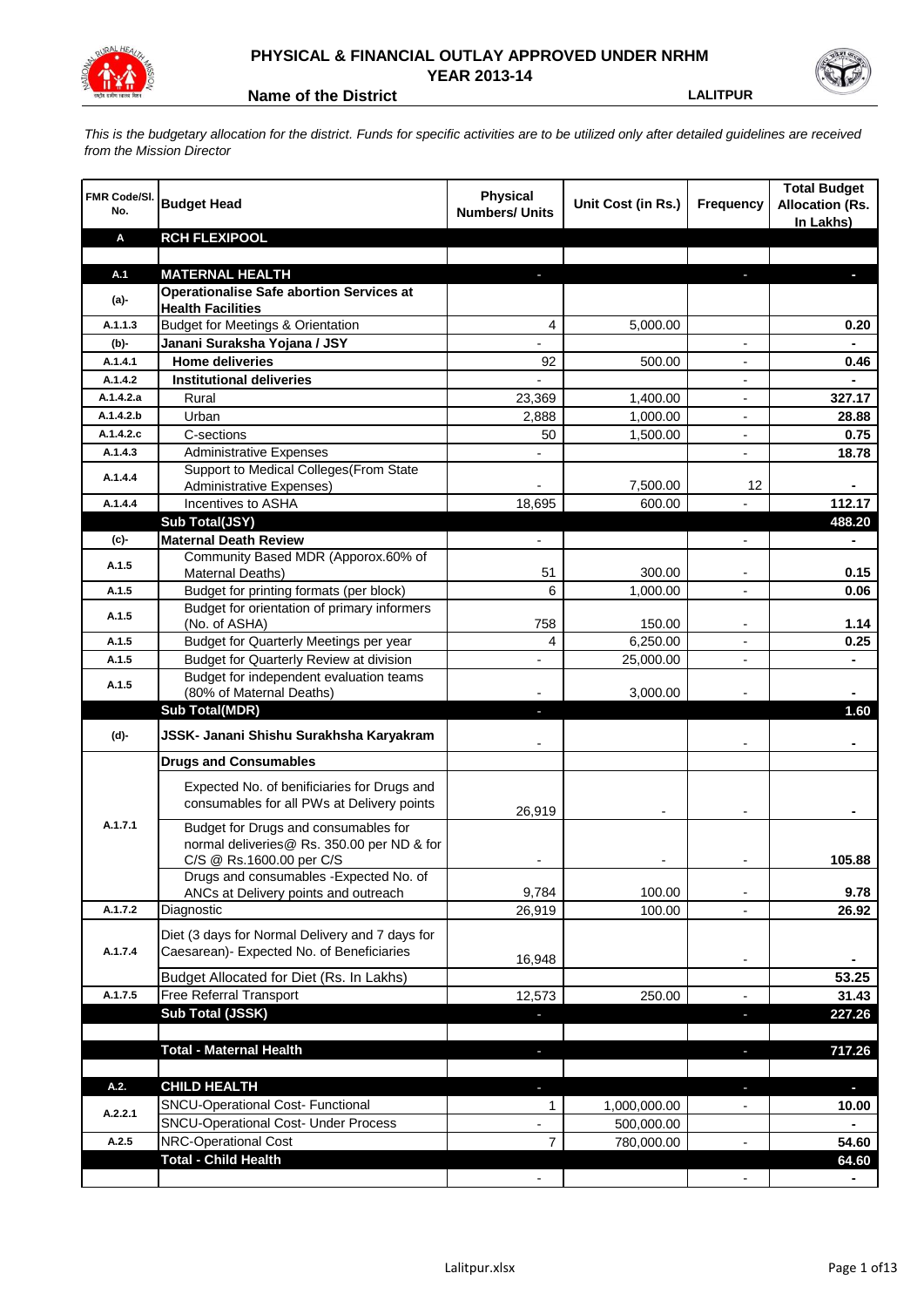| FMR Code/SI.<br>No.  | <b>Budget Head</b>                                                                                                                                                                                                                                                                                            | <b>Physical</b><br><b>Numbers/ Units</b>             | Unit Cost (in Rs.) | <b>Frequency</b>              | <b>Total Budget</b><br><b>Allocation (Rs.</b><br>In Lakhs) |
|----------------------|---------------------------------------------------------------------------------------------------------------------------------------------------------------------------------------------------------------------------------------------------------------------------------------------------------------|------------------------------------------------------|--------------------|-------------------------------|------------------------------------------------------------|
| A.3                  | <b>FAMILY PLANNING</b>                                                                                                                                                                                                                                                                                        | $\sim$                                               |                    | $\overline{\phantom{a}}$      | $\sim$                                                     |
| A.3.1                | <b>Terminal/Limiting Methods</b>                                                                                                                                                                                                                                                                              |                                                      |                    |                               |                                                            |
| A.3.1.1              | Orientation workshop, dissemination of<br>manuals on FP standards & quality<br>assurance of sterilisation services, fixed day<br>planning meeting                                                                                                                                                             | 1                                                    | 25,000.00          | $\overline{\phantom{a}}$      | 0.25                                                       |
| A.3.1.2              | Female Sterilisation Camps Proposed                                                                                                                                                                                                                                                                           | 102                                                  | 2,000.00           |                               | 2.04                                                       |
| A.3.1.3              | <b>NSV Camps Proposed</b>                                                                                                                                                                                                                                                                                     | $\overline{2}$                                       | 3,500.00           |                               | 0.07                                                       |
| A.3.1.4              | <b>Compensation for Female Sterilisation</b>                                                                                                                                                                                                                                                                  | 8,000                                                | 1,000.00           | $\overline{\phantom{a}}$      | 80.00                                                      |
| A.3.1.5              | Compensation for male sterilization/NSV<br>Acceptance                                                                                                                                                                                                                                                         | 26                                                   | 1,500.00           |                               | 0.39                                                       |
| A.3.1.6              | Orientation Workshop on accreditation of<br>private providers to provide sterilization<br>services                                                                                                                                                                                                            | 1                                                    | 10,000.00          | $\blacksquare$                | 0.10                                                       |
| A.3.2                | <b>Spacing Methods</b>                                                                                                                                                                                                                                                                                        |                                                      |                    |                               | ۰                                                          |
| A.3.2.2              | IUD services at health facilities (including<br>fixed day services at Sub Centres-L1)                                                                                                                                                                                                                         | 18                                                   | 3,000.00           |                               | 0.54                                                       |
| A.3.2.3              | IUD services at health facilities (including<br>fixed day services at Sub Centre-L1 ) No. of<br><b>IUCD</b> insertions                                                                                                                                                                                        | 15,150                                               | 20.00              | $\overline{\phantom{a}}$      | 3.03                                                       |
| A.3.3                | POL for Family Planning/ Others (including<br>additional mobility support to surgeon's team<br>if req)-Budget given according to total nos.<br>of Female Sterilization Camps.                                                                                                                                 | 102                                                  | 1,000.00           |                               | 1.02                                                       |
| A.3.5.2              | <b>Performance rewards</b>                                                                                                                                                                                                                                                                                    |                                                      |                    |                               |                                                            |
|                      | Division level: Rs. 11.25 Lakh @ Rs.<br>62,500/- per division (Rs.20,000 for 1st, Rs.<br>15,000 for 2nd and Rs. 10,000 for 3rd<br>position for best performing tubectomy<br>surgeon at each division, Rs. 15,000 for<br>best performing NSV surgeon, and Rs.2000/-<br>for best SN and Rs.500/- for best ANM). |                                                      |                    |                               |                                                            |
|                      |                                                                                                                                                                                                                                                                                                               |                                                      | 62,500.00          |                               | ۰                                                          |
| A.3.5.3              | World Population Day' celebration                                                                                                                                                                                                                                                                             |                                                      |                    |                               |                                                            |
|                      | For District level activities                                                                                                                                                                                                                                                                                 | 1                                                    | 100,000.00         |                               | 1.00                                                       |
|                      | For Block level activities                                                                                                                                                                                                                                                                                    | 6                                                    | 10,000.00          | $\blacksquare$                | 0.60                                                       |
| A.3.5.4<br>A.3.5.4.2 | Other strategies/ activities<br>Orientation of district nodal officers for<br>change in FP Beema Policy-No. of<br>Workshops                                                                                                                                                                                   | 1                                                    | 10,000.00          |                               | 0.10                                                       |
|                      | <b>Total -Family Planning</b>                                                                                                                                                                                                                                                                                 | $\overline{\phantom{a}}$<br>$\overline{\phantom{a}}$ |                    | ٠<br>$\overline{\phantom{a}}$ | 89.14                                                      |
| A.4                  | ADOLESCENT REPRODUCTIVE AND<br><b>SEXUAL HEALTH / ARSH</b>                                                                                                                                                                                                                                                    |                                                      |                    | $\blacksquare$                |                                                            |
| A.4.1.4              | <b>Operating Expenses</b>                                                                                                                                                                                                                                                                                     |                                                      |                    |                               |                                                            |
|                      | For Existing Clinics                                                                                                                                                                                                                                                                                          | $\blacksquare$                                       | 2,500.00           | 12                            | ۰                                                          |
| A.4.2                | <b>School Health programme</b>                                                                                                                                                                                                                                                                                | $\blacksquare$                                       |                    | $\overline{a}$                |                                                            |
| A.4.2.1              | Dissemination of Guidelines for School<br>Health Programme (14 Nos. for each Block<br>and 7 Nos. for District Level)                                                                                                                                                                                          | 91                                                   | 75.00              | 1                             | 0.07                                                       |
| A.4.2.2              | Convergence Meeting at Block level (Twice<br>in a year)                                                                                                                                                                                                                                                       | 6                                                    | 2,500.00           | 2                             | 0.30                                                       |
| A.4.2.3              | Mobility Support (For Block Level)                                                                                                                                                                                                                                                                            | 6                                                    | 25,000.00          | 6                             | 9.00                                                       |
| A.4.3                | Other strategies/activities                                                                                                                                                                                                                                                                                   | $\overline{\phantom{a}}$                             |                    | -                             | ۰                                                          |
| A.4.3.2              | <b>Menstrual Hygiene</b>                                                                                                                                                                                                                                                                                      | $\overline{\phantom{0}}$                             |                    | ٠                             | ٠                                                          |
|                      | No.of Blocks                                                                                                                                                                                                                                                                                                  | -                                                    |                    |                               |                                                            |
|                      | No.of ASHAs                                                                                                                                                                                                                                                                                                   | $\overline{\phantom{a}}$                             |                    |                               |                                                            |
|                      | One Planning & Sensitization meeting at<br>Dist.level @Rs.5000/-meeting                                                                                                                                                                                                                                       |                                                      | 5,000.00           |                               |                                                            |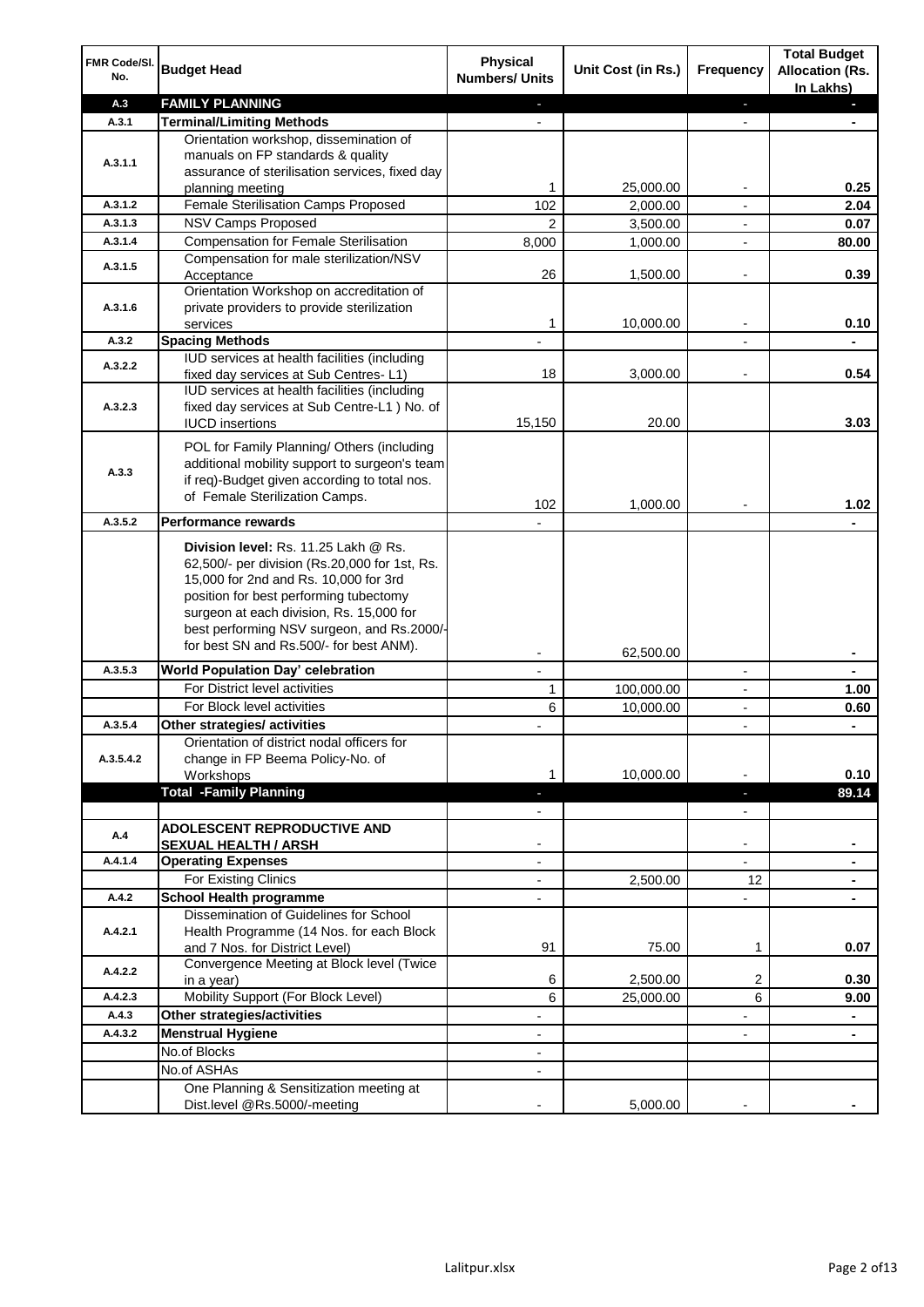| FMR Code/SI.<br>No.        | <b>Budget Head</b>                                                                                                                                        | Physical<br><b>Numbers/ Units</b> | Unit Cost (in Rs.)     | Frequency                | <b>Total Budget</b><br><b>Allocation (Rs.</b><br>In Lakhs) |
|----------------------------|-----------------------------------------------------------------------------------------------------------------------------------------------------------|-----------------------------------|------------------------|--------------------------|------------------------------------------------------------|
|                            | One Review & Refresher meeting at<br>Dist.level @Rs.5000/-meeting                                                                                         |                                   | 5,000.00               |                          |                                                            |
|                            | Reporting Register for District & Blocks                                                                                                                  |                                   |                        |                          |                                                            |
|                            | @Rs.30/-register                                                                                                                                          |                                   | 30.00                  |                          |                                                            |
|                            | Reporting Register for ASHA @Rs.30/-regist                                                                                                                |                                   | 30.00                  |                          |                                                            |
|                            | Storage Almirahs for District & Blocks<br>@Rs.5000/- Almirahs                                                                                             | $\blacksquare$                    | 5,000.00               | $\overline{\phantom{a}}$ |                                                            |
|                            | 2 Flex banner with hanging rod per                                                                                                                        |                                   |                        |                          |                                                            |
|                            | block/Dist.@Rs.500/-banner                                                                                                                                |                                   | 500.00                 |                          |                                                            |
|                            | <b>Sub-total ARSH</b>                                                                                                                                     |                                   |                        | $\sim$                   | 9.37                                                       |
| A.5                        | <b>URBAN RCH (focus on Urban slums)</b>                                                                                                                   |                                   |                        |                          |                                                            |
| A.5.2                      | Human Resource for Urban Health                                                                                                                           |                                   |                        |                          |                                                            |
| A.5.2.1                    | Doctors/Mos                                                                                                                                               | 1                                 | 36,000.00              | 6                        | 2.16                                                       |
| A.5.2.4<br>A.5.2.5         | <b>ANM</b><br><b>Staff Nurse</b>                                                                                                                          | $\mathbf{1}$<br>$\mathbf{1}$      | 9,900.00               | 6                        | 0.59                                                       |
| A.5.2.12                   | Sweeper cum Choukidar                                                                                                                                     | $\mathbf{1}$                      | 16,500.00<br>4,950.00  | 6<br>6                   | 0.99<br>0.30                                               |
| A.5.3                      | Operating expenses for UHP and UHC                                                                                                                        |                                   |                        |                          | $\blacksquare$                                             |
|                            | Rent @7000/Month/Centre                                                                                                                                   | 1                                 | 7,000.00               | 6                        | 0.42                                                       |
|                            | Telephone Bills @ 1000/Month/Centre                                                                                                                       | $\mathbf{1}$                      | 1,000.00               | 6                        | 0.06                                                       |
|                            | Electricity Bills @ 1500/Month/Centre                                                                                                                     | $\mathbf{1}$                      | 1,500.00               | 6                        | 0.09                                                       |
|                            | Contingency @ 500/Month/Centre                                                                                                                            | 1                                 | 500.00                 | 6                        | 0.03                                                       |
|                            | <b>Total- Urban Health</b>                                                                                                                                | $\blacksquare$                    |                        | ×                        | 4.64                                                       |
|                            |                                                                                                                                                           |                                   |                        |                          | $\blacksquare$                                             |
| A.7                        | <b>PNDT Activities</b>                                                                                                                                    | ٠                                 |                        | ×                        | ٠                                                          |
| A.7.1                      | <b>Support to PC-PNDT Cells</b>                                                                                                                           |                                   |                        | $\blacksquare$           | ٠                                                          |
|                            | <b>Divisional Level</b>                                                                                                                                   | $\blacksquare$                    |                        |                          |                                                            |
|                            | Remuneration of Data Assistant (At Each<br>Division PC-PNDT Cell)                                                                                         |                                   | 17,000.00              | 12                       |                                                            |
|                            | Contingency for the operation of cell @<br>Rs.20000/-                                                                                                     |                                   | 20,000.00              | 1                        |                                                            |
|                            | One time office setup cost @ Rs.100000/-                                                                                                                  |                                   | 100,000.00             | 1                        |                                                            |
|                            | <b>District Level</b>                                                                                                                                     | $\overline{\phantom{a}}$          |                        |                          |                                                            |
|                            | Remuneration of Data Entry Operator (At<br>Each District PC-PNDT Cell)                                                                                    | 1                                 | 10,000.00              | 12                       | 1.20                                                       |
|                            | Contingency for the operation of cell @<br>Rs.20000/-                                                                                                     | 1                                 | 20,000.00              | 1                        | 0.20                                                       |
|                            | One time office setup cost @ Rs. 50000/-                                                                                                                  | $\mathbf{1}$                      | 50,000.00              | 1                        | 0.50                                                       |
| A.7.2                      | <b>Other PNDT activities</b>                                                                                                                              |                                   |                        |                          |                                                            |
| A.7.2.3                    | Visit of division level inspection committees<br>(TA/DA of Additional Director will be<br>incurred from this amount) @ Rs.30000 for<br>10 visit in a year |                                   | 3,000.00               | 10                       |                                                            |
| A.7.2.8                    | Orientation of members of the district<br>advisory committees at Division Levels (No.<br>of Workshops)                                                    | ۰                                 | 25,000.00              | 1                        |                                                            |
| A.7.2.10                   | District Level Sensitization (No. of<br>Workshops)                                                                                                        |                                   | 10,000.00              |                          | 0.10                                                       |
|                            | <b>Total- PC-PNDT</b>                                                                                                                                     |                                   |                        |                          | 2.00                                                       |
|                            |                                                                                                                                                           |                                   |                        |                          |                                                            |
| A.8                        | <b>Human Resources</b>                                                                                                                                    |                                   |                        |                          | ÷.                                                         |
| A.8.1                      | <b>Contractual Staff &amp; Services</b><br>Honoraria for ANMs at Sub Centres                                                                              |                                   |                        |                          |                                                            |
| A.8.1.1.1.f<br>A.8.1.1.2.f | Honoraria for Staff Nurses - SNCU                                                                                                                         | 27<br>8                           | 10,000.00              | 6<br>6                   | 16.20                                                      |
| A.8.1.1.2.f                | Honoraria for Staff Nurses -NRC                                                                                                                           | 22                                | 16,500.00<br>16,500.00 | 6                        | 7.92<br>21.78                                              |
| A.8.1.2.1                  | Honoraria for Laboratory Technicians                                                                                                                      | 2                                 | 11,880.00              | 6                        | 1.43                                                       |
| A.8.1.3.5.d                | Honoraria for Paediatricians- Child Health                                                                                                                | 3                                 | 48,000.00              | 6                        | 8.64                                                       |
| A.8.1.3.7                  | Honoraria for Dental Doctors                                                                                                                              | ÷,                                | 35,000.00              | 6                        |                                                            |
| A.8.1.5.8                  | Honoraria for M.O.(Training Coordinators for<br>training NRCs/SNCUs)                                                                                      |                                   | 36,000.00              | 6                        |                                                            |
| A.8.1.7.2                  | Honoraria for X-Ray Technicians                                                                                                                           |                                   | 11,800.00              | 6                        |                                                            |
| A.8.1.7.4                  | <b>School Health Teams (Exclusively for SH)</b>                                                                                                           |                                   |                        |                          | ۰                                                          |
| A.8.1.7.4.a                | <b>Honoraria for Medical Officers</b>                                                                                                                     | $\blacksquare$                    |                        |                          | ۰                                                          |
|                            | No. of MBBS Doctors-Existing                                                                                                                              |                                   | 36,000.00              | 6                        |                                                            |
|                            | No. of MBBS Doctors-New                                                                                                                                   | 6                                 | 36,000.00              | 2                        | 4.32                                                       |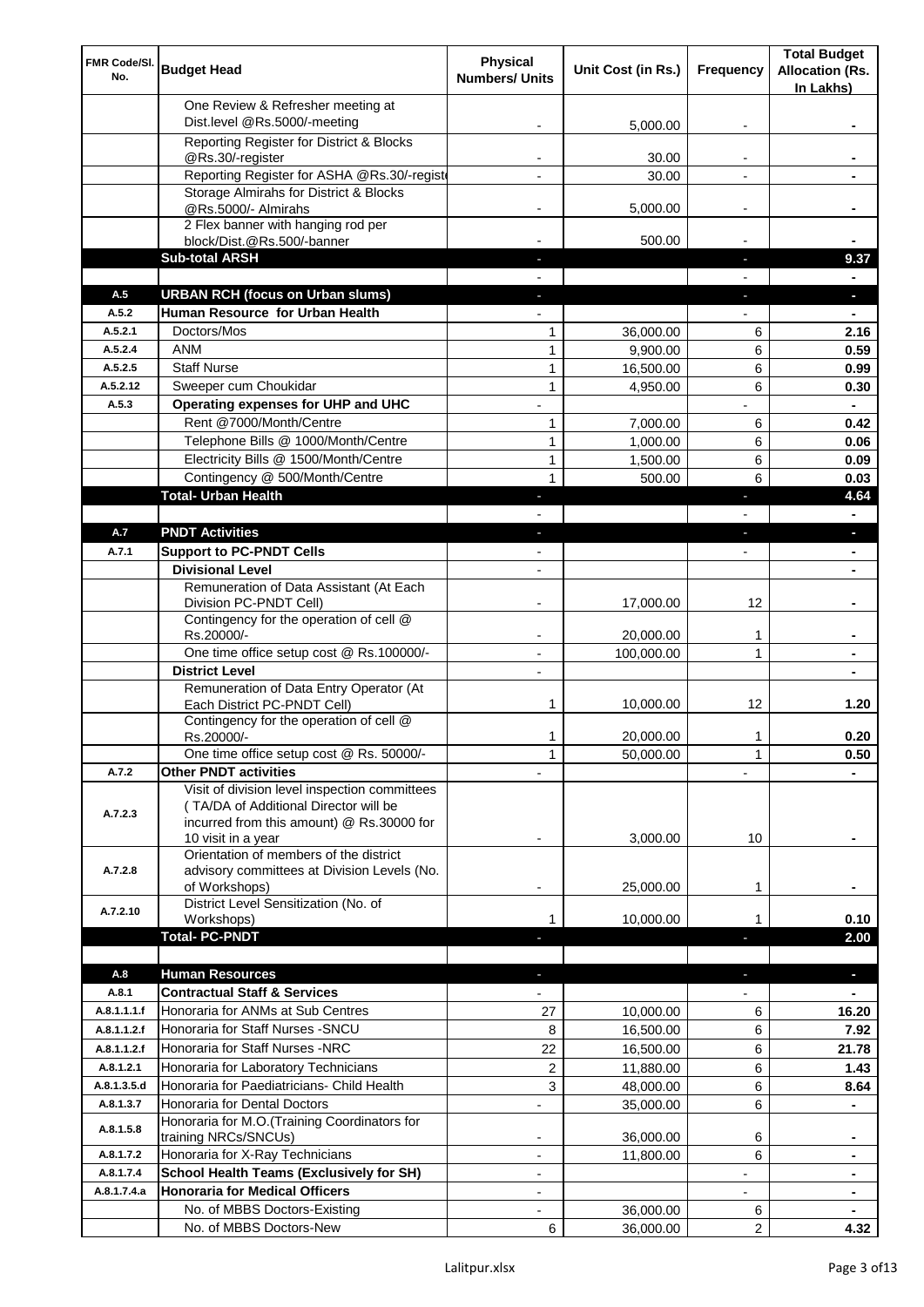| FMR Code/SI. |                                                              | <b>Physical</b>              |                    |                          | <b>Total Budget</b>    |
|--------------|--------------------------------------------------------------|------------------------------|--------------------|--------------------------|------------------------|
| No.          | <b>Budget Head</b>                                           | <b>Numbers/ Units</b>        | Unit Cost (in Rs.) | Frequency                | <b>Allocation (Rs.</b> |
|              |                                                              |                              |                    |                          | In Lakhs)              |
|              | No. of BDS Doctors-Existing                                  | 6                            | 35,000.00          | 6                        | 12.60                  |
|              | No. of AYUSH Doctors-Existing                                | 6                            | 24,000.00          | 6                        | 8.64                   |
|              | No. of AYUSH Doctors-New                                     | 6                            | 24,000.00          | 2                        | 2.88                   |
| A.8.1.7.4.b  | <b>Honoraria for Physiotherapists</b>                        | $\qquad \qquad \blacksquare$ | 11,880.00          | 6                        | ۰                      |
| A.8.1.7.4.c  | <b>Honoraria for Dental Hygienists</b>                       |                              | 11,880.00          | 6                        | ۰                      |
| A.8.1.7.4.d  | <b>Honoraria for Ophthalmic Assistants</b>                   | 12                           | 11,880.00          | 6                        | 8.55                   |
| A.8.1.7.4.e  | Honoraria for Staff Nurses/GNMs-Existing                     | 10                           | 16,500.00          | 6                        | 9.90                   |
|              | Honoraria for Staff Nurses/GNMs-New                          |                              | 16,500.00          | $\overline{c}$           |                        |
| A.8.1.7.4.g  | Honoraria for ANMs-Existing                                  | 2                            | 10,000.00          | 6                        | 1.20                   |
|              | Honoraria for ANMs-New                                       |                              | 10,000.00          | 2                        |                        |
|              | Honoraria for FP Counsellors(@ Rs.9300/-                     |                              |                    |                          |                        |
| A.8.1.7.5.1  | (Rs.9000/-Honoraria and 300/-for                             |                              |                    |                          |                        |
|              | communication support)                                       | 4                            | 9,300.00           | 6                        | 2.23                   |
| A.8.1.7.5.2  | <b>Honoraria for ARSH Counsellors</b>                        |                              | 12,000.00          | 6                        |                        |
| A.8.1.7.5.4  | <b>Honoraria for Nutritionist-NRC</b>                        | $\overline{7}$               | 15,000.00          | 6                        | 6.30                   |
|              | Honoraria for Staff under Routine                            |                              |                    |                          |                        |
|              | Immunization                                                 |                              |                    |                          |                        |
|              | Refrigerator Mechanics-District Level                        | $\overline{a}$               | 16,500.00          | 6                        |                        |
| A.8.1.7.7    | Cold Chain Handlers-District Level                           | 1                            | 9,900.00           | 6                        | 0.59                   |
|              | Vaccine Store Keepers-Division Level                         |                              | 22,000.00          | 6                        |                        |
|              | Refrigerator Mechanics-Division Level                        | $\blacksquare$               | 16,500.00          | 6                        | ۰                      |
|              | Vaccine Van Drivers-Division Level                           | ÷,                           | 16,500.00          | 6                        | $\blacksquare$         |
|              | Cold Chain Handlers-Division Level                           | $\overline{\phantom{a}}$     | 9,900.00           | 6                        | ۰                      |
| A.8.1.9      | <b>Honoraria for Data Entry Operators</b>                    | 1                            | 8,800.00           | 6                        | 0.53                   |
| A.8.1.11.f   | <b>Honoraria for Caretakers-NRC</b>                          | 7                            | 4,000.00           | 6                        | 1.68                   |
| A.8.1.11.f   | <b>Honoraria for Cooks-NRC</b>                               | 7                            | 5,000.00           | 6                        | 2.10                   |
|              | TOTAL - HUMAN RESOURCE                                       |                              |                    |                          | 117.49                 |
|              |                                                              |                              |                    |                          |                        |
| A.9          | <b>TRAINING</b>                                              | ٠                            |                    | ٠                        | ٠                      |
|              |                                                              |                              |                    |                          |                        |
| A.9.3        | <b>Maternal Health Training</b>                              | ٠                            |                    | ٠                        | ٠                      |
| A.9.3.1      | <b>Skilled Attendance at Birth / SBA</b>                     |                              |                    |                          |                        |
| A.9.3.1.1    | Setting up of SBA Training Centres                           | 1                            | 25,000.00          | $\overline{\phantom{a}}$ | 0.25                   |
|              | <b>Training of Staff Nurses in SBA</b>                       | $\overline{\phantom{a}}$     |                    | $\overline{\phantom{0}}$ |                        |
| A.9.3.1.4    | Total Batches to be conducted (4 Per                         |                              |                    |                          |                        |
|              | Batch) @ Rs.103300/ Batch                                    | 8                            | 103,300.00         |                          | 8.26                   |
| A.9.3.4      | <b>Safe Abortion Services Training</b>                       |                              |                    |                          |                        |
|              | Training of Medical Officers in safe                         |                              |                    |                          |                        |
|              | abortion                                                     |                              |                    |                          |                        |
| A.9.3.4.2    | Total Batches to be conducted @ Rs.52000                     |                              |                    |                          |                        |
|              | /batch                                                       |                              | 52,000.00          |                          |                        |
| A.9.3.5      | RTI / STI Training                                           |                              |                    | $\overline{a}$           |                        |
|              | Training of Medical Officers in RTI/STI                      |                              |                    |                          |                        |
| A.9.3.5.3    | Total Batches to be conducted @ Rs.72600                     |                              |                    |                          |                        |
|              | /batch                                                       | 1                            | 72,600.00          |                          | 0.73                   |
|              | Sub Total - Maternal Health Training                         |                              |                    |                          | 9.24                   |
|              |                                                              |                              |                    |                          |                        |
| A.9.5        |                                                              |                              |                    |                          |                        |
|              | <b>Child Health Training</b>                                 |                              |                    |                          |                        |
| A.9.5.2.2    |                                                              |                              |                    |                          |                        |
|              | <b>F-IMNCI Training for Medical Officers</b>                 |                              |                    |                          |                        |
|              | <b>Total Training Load</b>                                   |                              |                    |                          |                        |
|              | <b>Batch Size/Participants</b>                               | 16                           |                    | $\overline{a}$           |                        |
|              | No. of Batches                                               |                              | 212,900.00         |                          |                        |
|              | Total Batches to be observed(25% of                          | $\overline{\phantom{a}}$     |                    |                          |                        |
| A.9.5.2.3    | organized batches)                                           | $\overline{\phantom{a}}$     | 7,500.00           | $\overline{\phantom{a}}$ | ۰                      |
|              | <b>F-IMNCI Training for Staff Nurses</b>                     | $\overline{\phantom{a}}$     |                    |                          |                        |
|              | <b>Total Training Load</b>                                   |                              |                    |                          |                        |
|              | <b>Batch Size/Participants</b>                               |                              |                    |                          |                        |
|              | No. of Batches                                               | $\overline{\phantom{a}}$     | 206,900.00         | $\overline{\phantom{a}}$ | ۰                      |
|              | Total Batches to be observed(25% of                          |                              | 7,500.00           |                          |                        |
|              | organized batches)                                           |                              |                    |                          |                        |
| A.9.5.5.2.a  | IMNCI Plus(CCSP)-10 Days TOT for                             |                              |                    |                          |                        |
|              | <b>Physicians</b>                                            |                              |                    |                          |                        |
|              | <b>Total Training Load</b><br><b>Batch Size/Participants</b> | 24                           |                    |                          |                        |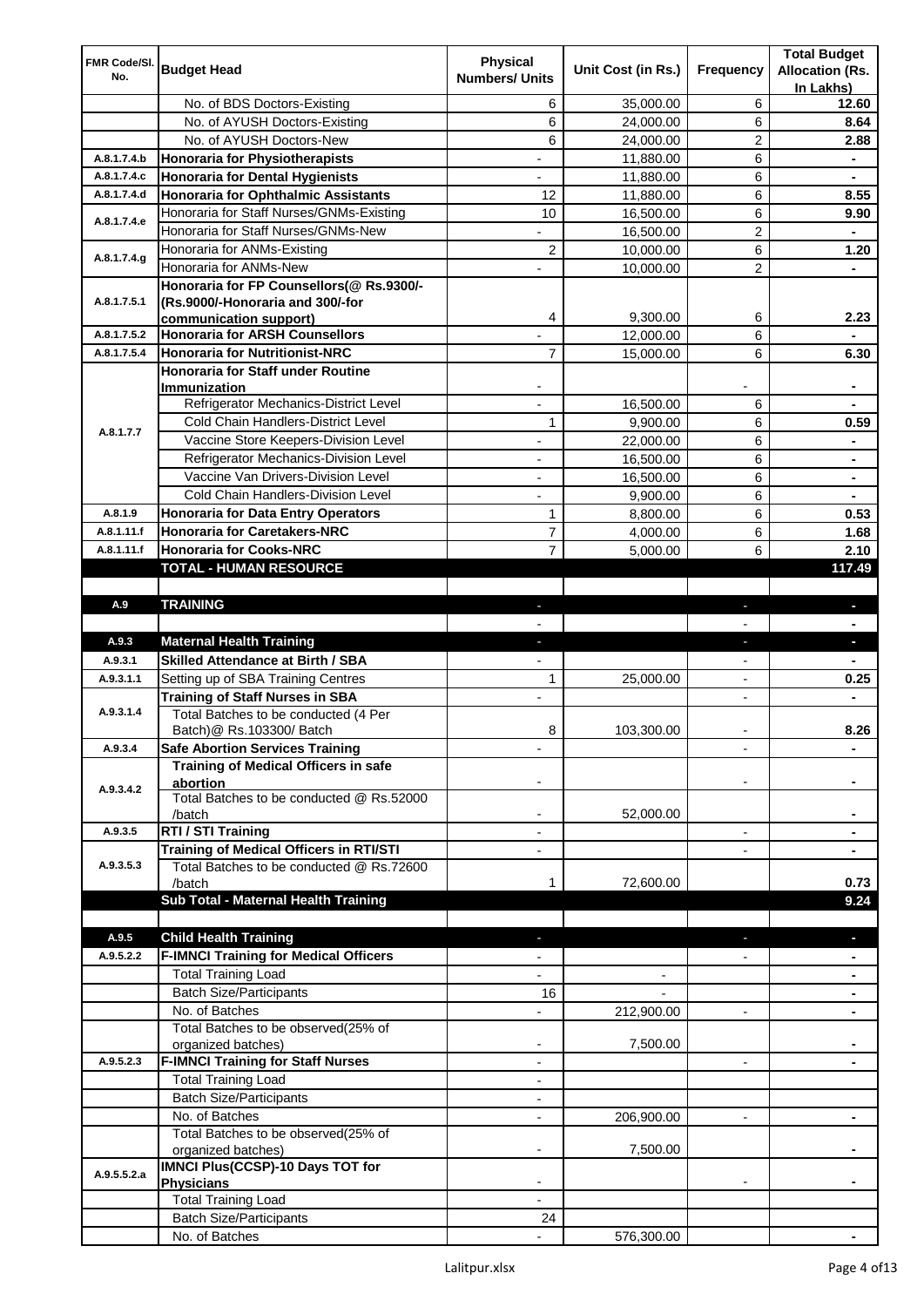| <b>FMR Code/SI.</b><br>No. | <b>Budget Head</b>                                                             | Physical<br><b>Numbers/ Units</b> | Unit Cost (in Rs.) | Frequency                | <b>Total Budget</b><br><b>Allocation (Rs.</b><br>In Lakhs) |
|----------------------------|--------------------------------------------------------------------------------|-----------------------------------|--------------------|--------------------------|------------------------------------------------------------|
|                            | Total Batches to be observed(25% of                                            |                                   |                    |                          |                                                            |
|                            | organized batches)<br>Sub Total- Child Health Training                         |                                   | 11,000.00          |                          |                                                            |
|                            |                                                                                |                                   |                    |                          |                                                            |
| A.9.7                      | Adolescent Reproductive and Sexual Health/<br><b>ARSH Training</b>             |                                   |                    |                          |                                                            |
|                            | <b>ARSH training for ANMs/LHVs</b>                                             |                                   |                    |                          |                                                            |
| A.9.7.4                    | Total Batches to be conducted@ Rs.71000/<br><b>Batch</b>                       | 3                                 | 71,000.00          |                          | 2.13                                                       |
|                            | <b>Sub Total- ARSH Training</b>                                                |                                   |                    |                          | 2.13                                                       |
|                            |                                                                                |                                   |                    |                          |                                                            |
| A.9.8.4.2                  | <b>Clinical Establishment Act</b>                                              | 1                                 | 798,000.00         |                          | 7.98                                                       |
|                            | <b>TOTAL - Training</b>                                                        |                                   |                    |                          | 19.35                                                      |
|                            |                                                                                |                                   |                    |                          |                                                            |
| A.10                       | <b>PROGRAMME MANAGEMENT</b>                                                    |                                   |                    |                          |                                                            |
| A.10.2                     | District Programme Management Support<br>Unit                                  |                                   |                    |                          |                                                            |
|                            | <b>Contractual Staffs for DPMSU</b>                                            |                                   |                    |                          |                                                            |
| A.10.2.1                   | Honoraria for District Programme Manager                                       | 1                                 | 32,700.00          | 6                        | 1.96                                                       |
| A.10.2.2                   | Honoraria for District Accounts Manager                                        | 1                                 | 26,650.00          | 6                        | 1.60                                                       |
| A.10.2.3                   | Honoraria for District Data Manager(District<br>Data cum Account Assistant)    | 1                                 | 18,150.00          | 6                        | 1.09                                                       |
| A.10.2.7                   | Honoraria for Office Assistant                                                 | 1                                 | 7,000.00           | 6                        | 0.42                                                       |
| A.10.2.8.1                 | Operational Expenses for DPMU unit                                             | 1                                 | 75,000.00          | 6                        | 4.50                                                       |
| A.10.2.8.2                 | Honoraria for District Community Process                                       |                                   |                    |                          | 1.60                                                       |
|                            | Manager<br><b>Sub Total - DPMU</b>                                             | 1                                 | 26,650.00          | 6                        | 11.17                                                      |
|                            |                                                                                |                                   |                    |                          |                                                            |
| A.10.3                     | <b>Block Programme Management Unit (BPMU)</b>                                  | $\blacksquare$                    |                    | $\overline{\phantom{a}}$ | $\blacksquare$                                             |
| A.10.3.1                   | Honoraria for Block Programme Managers                                         | 6                                 | 20,000.00          | 6                        | 7.20                                                       |
| A.10.3.2                   | Honoraria for Block Accounts Managers                                          | 6                                 | 10,000.00          | 6                        | 3.60                                                       |
|                            | <b>Sub Total - DPMU</b>                                                        | J,                                |                    | J,                       | 10.80                                                      |
|                            |                                                                                |                                   |                    |                          |                                                            |
| A.10.6                     | <b>Concurrent Audit System</b>                                                 | $\blacksquare$                    |                    | $\blacksquare$           | ۰                                                          |
|                            | Budget For Block Units(Rs.1500 per<br>Block/Quarter)                           | o                                 | 1,500.00           | 4                        | 0.36                                                       |
|                            | Budget For District (District HO Rs.<br>4500/Month)                            | 1                                 | 4,500.00           | 12                       | 0.54                                                       |
|                            | <b>Sub Total - Concurrent Audit</b>                                            |                                   |                    |                          | 0.90                                                       |
|                            |                                                                                |                                   |                    |                          |                                                            |
| A.10.7                     | <b>Mobility Support, Field Visits</b>                                          | $\overline{\phantom{a}}$          |                    | $\overline{\phantom{a}}$ | ۰                                                          |
| A.10.7.2                   | Mobility Support-DPMU/District (2 Vehicles<br>per District per month)          | 2                                 | 25,000.00          | 12                       | 6.00                                                       |
| A.10.7.3                   | Mobility Support-BPMU/Block (1 Vehicle per<br>District per Month)              | 6                                 | 25,000.00          | 12                       | 18.00                                                      |
| A.10.7.4.1                 | Mobility Support for Div.PMU Division & AD<br>Offices( 1 vehicle per Division) |                                   | 25,000.00          | 12                       |                                                            |
|                            | Sub Total - Mobility Support, Field Visits                                     |                                   |                    |                          | 24.00                                                      |
|                            |                                                                                |                                   |                    |                          |                                                            |
|                            | <b>TOTAL - Programme Management</b>                                            |                                   |                    | ı                        | 46.87                                                      |
|                            | <b>GRAND TOTAL- RCH FLEXIPOOL</b>                                              | ٠                                 |                    | H,                       | 1,070.73                                                   |
|                            |                                                                                | $\blacksquare$                    |                    | $\overline{\phantom{a}}$ |                                                            |
|                            |                                                                                |                                   |                    |                          |                                                            |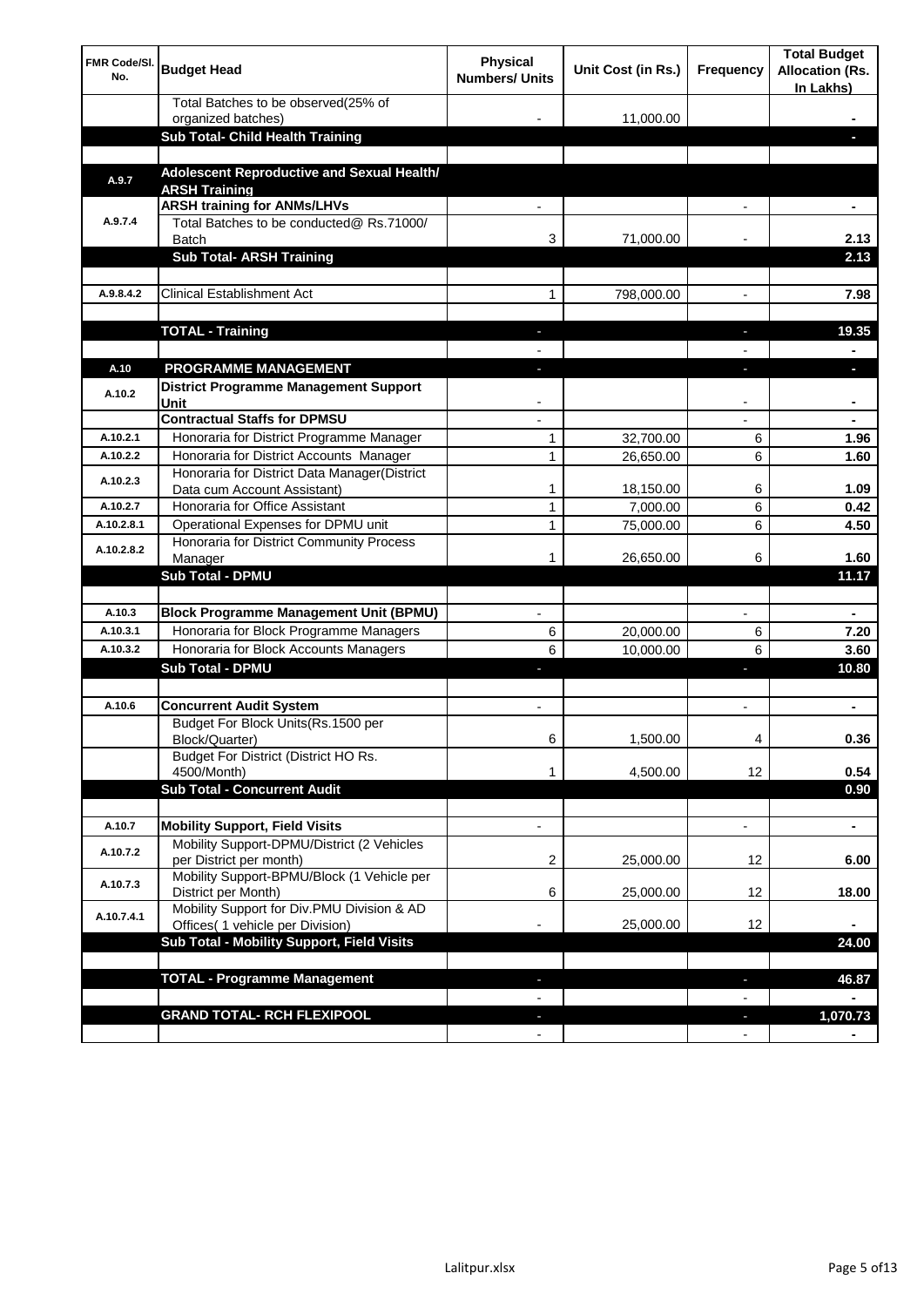| <b>MISSION FLEXIPOOL</b><br>в<br>÷.<br><b>ASHA</b><br><b>B1</b><br>ASHA State Trainers - TOT (Module VI&VII)-<br>B1.1.1.4.2<br>15,000.00<br>National Level-Cost of TA/DA<br><b>Incentive for FP</b><br>B1.1.3.3<br>Incentive for ASHA @ Rs. 1000 if a couple<br>adopts permanent methods after 02<br>children(Assumed that 15.56 % clients<br>B1.1.3.3.1<br>adopts permanent methods after 02<br>1,248<br>1,000.00<br>12.48<br>children).<br>B1.1.3.5<br><b>Other incentive</b><br>On taking Complicated On pregnancy cases<br>or New born cases to the health facility<br>B1.1.3.5.1<br>@Rs.150/- case (up to 3 cases/year)<br>3<br>982<br>150.00<br>4.42<br>Birth & Death Registration (For 30 birth & 9<br>B1.1.3.5.3<br>deaths/ASHA) -Amount Approved 90% Only<br>982<br>1.59<br>180.00<br>TA/DA for attending Monthly Meetings<br>@Rs.100/Meeting - Amount Approved 90%<br>B1.1.3.5.5<br>982<br>12<br>100.00<br>10.61<br>Only<br>Maternal Death Audit Information<br>(@Rs.200/Case)-Amount Approved 50%<br>B1.1.3.5.6<br>85<br>200.00<br>0.09<br>Only<br>Incentives to ASHA Sangini(@Rs.150 for<br>B1.1.3.5.12<br>3,000.00<br>one field visit and 20 visits per month)<br>10<br><b>Other Activities</b><br>B1.1.3.6<br>ASHA Divas/Annual ASHA Samellan-<br>B1.1.3.6.1<br>982<br>250.00<br>(Amount Approved 70% Only)<br>1.72<br><b>ASHA Payment Voucher</b><br>982<br>25.00<br>0.25<br><b>ASHA Master Payment Register</b><br>B1.1.3.6.3<br>6<br>150.00<br>0.01<br><b>ASHA Sangini Format</b><br>40<br>50.00<br>0.02<br>6<br>Awards to ASHA's/Link workers<br>5,000.00<br>0.30<br>B1.1.4<br>$\blacksquare$<br><b>ASHA Resource Centre/ASHA Mentoring</b><br>B1.1.5<br>Group<br>$\blacksquare$<br>$\overline{\phantom{a}}$<br>$\overline{\phantom{a}}$<br>Mobility Costs ASHA Mentoring Group for<br>B1.1.5.4<br>district*4 meetings@Rs.2500/meeting<br>4<br>2,500.00<br>0.10<br><b>Sub Total - ASHA</b><br>31.57<br><b>Untied Funds</b><br><b>B2</b><br>No. of CHCs/SDH and Amount Approved 71%<br><b>B2.1</b><br>50,000.00<br>2.13<br>6<br>Only<br>1<br>No. of PHCs and Amount Approved 93% Only<br><b>B2.2</b><br>5.35<br>23<br>25,000.00<br>1<br>No. of Sub Centres and Amount Approved<br>B <sub>2.3</sub><br>8.79<br>191<br>10,000.00<br>46% Only<br>1<br>No. of VHNSCs and Amount Approved 36%<br><b>B2.4</b><br>10,000.00<br>12.24<br>340<br>Only<br>1<br><b>Sub Total - Untied Funds</b><br>28.50<br><b>Annual Maintenance Grants</b><br><b>B.3</b><br>٠<br>J,<br>T<br>No. of CHCs and Amount Approved 70% Only<br><b>B3.1</b><br>6<br>100,000.00<br>4.20<br>1<br>No. of PHCs and Amount Approved 69% Only<br><b>B3.2</b><br>23<br>7.94<br>50,000.00<br>1<br>No. of Sub Centres and Amount Approved<br><b>B3.3</b><br>8.53<br>49% Only<br>174<br>10,000.00<br>1<br>Sub Total - AMG<br>20.66<br>B.6<br><b>Corpus Grants to HMS/RKS</b><br>$\overline{\phantom{a}}$<br>J,<br>×,<br>B6.1<br>District Hospitals (DH+DWH)<br>2<br>Amount Approved for District Hospitals<br>5.48<br>No. of CHCs and Amount Approved 90% Only<br>B6.2<br>6<br>100,000.00<br>5.40<br>1<br>B6.3<br>No. of PHCs and Amount Approved 90% Only<br>23<br>10.35<br>50,000.00<br>1<br>Sub Total - HMS/RKS<br>21.23 | FMR Code/SI.<br>No. | <b>Budget Head</b> | <b>Physical</b><br><b>Numbers/ Units</b> | Unit Cost (in Rs.) | Frequency | <b>Total Budget</b><br><b>Allocation (Rs.</b><br>In Lakhs) |
|---------------------------------------------------------------------------------------------------------------------------------------------------------------------------------------------------------------------------------------------------------------------------------------------------------------------------------------------------------------------------------------------------------------------------------------------------------------------------------------------------------------------------------------------------------------------------------------------------------------------------------------------------------------------------------------------------------------------------------------------------------------------------------------------------------------------------------------------------------------------------------------------------------------------------------------------------------------------------------------------------------------------------------------------------------------------------------------------------------------------------------------------------------------------------------------------------------------------------------------------------------------------------------------------------------------------------------------------------------------------------------------------------------------------------------------------------------------------------------------------------------------------------------------------------------------------------------------------------------------------------------------------------------------------------------------------------------------------------------------------------------------------------------------------------------------------------------------------------------------------------------------------------------------------------------------------------------------------------------------------------------------------------------------------------------------------------------------------------------------------------------------------------------------------------------------------------------------------------------------------------------------------------------------------------------------------------------------------------------------------------------------------------------------------------------------------------------------------------------------------------------------------------------------------------------------------------------------------------------------------------------------------------------------------------------------------------------------------------------------------------------------------------------------------------------------------------------------------------------------------------------------------------------------------------------------------------------------------------------------------------------------------------------------------------------------------------------------------------------------------------------------------------------------------------------------------------|---------------------|--------------------|------------------------------------------|--------------------|-----------|------------------------------------------------------------|
|                                                                                                                                                                                                                                                                                                                                                                                                                                                                                                                                                                                                                                                                                                                                                                                                                                                                                                                                                                                                                                                                                                                                                                                                                                                                                                                                                                                                                                                                                                                                                                                                                                                                                                                                                                                                                                                                                                                                                                                                                                                                                                                                                                                                                                                                                                                                                                                                                                                                                                                                                                                                                                                                                                                                                                                                                                                                                                                                                                                                                                                                                                                                                                                                   |                     |                    |                                          |                    |           |                                                            |
|                                                                                                                                                                                                                                                                                                                                                                                                                                                                                                                                                                                                                                                                                                                                                                                                                                                                                                                                                                                                                                                                                                                                                                                                                                                                                                                                                                                                                                                                                                                                                                                                                                                                                                                                                                                                                                                                                                                                                                                                                                                                                                                                                                                                                                                                                                                                                                                                                                                                                                                                                                                                                                                                                                                                                                                                                                                                                                                                                                                                                                                                                                                                                                                                   |                     |                    |                                          |                    |           |                                                            |
|                                                                                                                                                                                                                                                                                                                                                                                                                                                                                                                                                                                                                                                                                                                                                                                                                                                                                                                                                                                                                                                                                                                                                                                                                                                                                                                                                                                                                                                                                                                                                                                                                                                                                                                                                                                                                                                                                                                                                                                                                                                                                                                                                                                                                                                                                                                                                                                                                                                                                                                                                                                                                                                                                                                                                                                                                                                                                                                                                                                                                                                                                                                                                                                                   |                     |                    |                                          |                    |           |                                                            |
|                                                                                                                                                                                                                                                                                                                                                                                                                                                                                                                                                                                                                                                                                                                                                                                                                                                                                                                                                                                                                                                                                                                                                                                                                                                                                                                                                                                                                                                                                                                                                                                                                                                                                                                                                                                                                                                                                                                                                                                                                                                                                                                                                                                                                                                                                                                                                                                                                                                                                                                                                                                                                                                                                                                                                                                                                                                                                                                                                                                                                                                                                                                                                                                                   |                     |                    |                                          |                    |           |                                                            |
|                                                                                                                                                                                                                                                                                                                                                                                                                                                                                                                                                                                                                                                                                                                                                                                                                                                                                                                                                                                                                                                                                                                                                                                                                                                                                                                                                                                                                                                                                                                                                                                                                                                                                                                                                                                                                                                                                                                                                                                                                                                                                                                                                                                                                                                                                                                                                                                                                                                                                                                                                                                                                                                                                                                                                                                                                                                                                                                                                                                                                                                                                                                                                                                                   |                     |                    |                                          |                    |           |                                                            |
|                                                                                                                                                                                                                                                                                                                                                                                                                                                                                                                                                                                                                                                                                                                                                                                                                                                                                                                                                                                                                                                                                                                                                                                                                                                                                                                                                                                                                                                                                                                                                                                                                                                                                                                                                                                                                                                                                                                                                                                                                                                                                                                                                                                                                                                                                                                                                                                                                                                                                                                                                                                                                                                                                                                                                                                                                                                                                                                                                                                                                                                                                                                                                                                                   |                     |                    |                                          |                    |           |                                                            |
|                                                                                                                                                                                                                                                                                                                                                                                                                                                                                                                                                                                                                                                                                                                                                                                                                                                                                                                                                                                                                                                                                                                                                                                                                                                                                                                                                                                                                                                                                                                                                                                                                                                                                                                                                                                                                                                                                                                                                                                                                                                                                                                                                                                                                                                                                                                                                                                                                                                                                                                                                                                                                                                                                                                                                                                                                                                                                                                                                                                                                                                                                                                                                                                                   |                     |                    |                                          |                    |           |                                                            |
|                                                                                                                                                                                                                                                                                                                                                                                                                                                                                                                                                                                                                                                                                                                                                                                                                                                                                                                                                                                                                                                                                                                                                                                                                                                                                                                                                                                                                                                                                                                                                                                                                                                                                                                                                                                                                                                                                                                                                                                                                                                                                                                                                                                                                                                                                                                                                                                                                                                                                                                                                                                                                                                                                                                                                                                                                                                                                                                                                                                                                                                                                                                                                                                                   |                     |                    |                                          |                    |           |                                                            |
|                                                                                                                                                                                                                                                                                                                                                                                                                                                                                                                                                                                                                                                                                                                                                                                                                                                                                                                                                                                                                                                                                                                                                                                                                                                                                                                                                                                                                                                                                                                                                                                                                                                                                                                                                                                                                                                                                                                                                                                                                                                                                                                                                                                                                                                                                                                                                                                                                                                                                                                                                                                                                                                                                                                                                                                                                                                                                                                                                                                                                                                                                                                                                                                                   |                     |                    |                                          |                    |           |                                                            |
|                                                                                                                                                                                                                                                                                                                                                                                                                                                                                                                                                                                                                                                                                                                                                                                                                                                                                                                                                                                                                                                                                                                                                                                                                                                                                                                                                                                                                                                                                                                                                                                                                                                                                                                                                                                                                                                                                                                                                                                                                                                                                                                                                                                                                                                                                                                                                                                                                                                                                                                                                                                                                                                                                                                                                                                                                                                                                                                                                                                                                                                                                                                                                                                                   |                     |                    |                                          |                    |           |                                                            |
|                                                                                                                                                                                                                                                                                                                                                                                                                                                                                                                                                                                                                                                                                                                                                                                                                                                                                                                                                                                                                                                                                                                                                                                                                                                                                                                                                                                                                                                                                                                                                                                                                                                                                                                                                                                                                                                                                                                                                                                                                                                                                                                                                                                                                                                                                                                                                                                                                                                                                                                                                                                                                                                                                                                                                                                                                                                                                                                                                                                                                                                                                                                                                                                                   |                     |                    |                                          |                    |           |                                                            |
|                                                                                                                                                                                                                                                                                                                                                                                                                                                                                                                                                                                                                                                                                                                                                                                                                                                                                                                                                                                                                                                                                                                                                                                                                                                                                                                                                                                                                                                                                                                                                                                                                                                                                                                                                                                                                                                                                                                                                                                                                                                                                                                                                                                                                                                                                                                                                                                                                                                                                                                                                                                                                                                                                                                                                                                                                                                                                                                                                                                                                                                                                                                                                                                                   |                     |                    |                                          |                    |           |                                                            |
|                                                                                                                                                                                                                                                                                                                                                                                                                                                                                                                                                                                                                                                                                                                                                                                                                                                                                                                                                                                                                                                                                                                                                                                                                                                                                                                                                                                                                                                                                                                                                                                                                                                                                                                                                                                                                                                                                                                                                                                                                                                                                                                                                                                                                                                                                                                                                                                                                                                                                                                                                                                                                                                                                                                                                                                                                                                                                                                                                                                                                                                                                                                                                                                                   |                     |                    |                                          |                    |           |                                                            |
|                                                                                                                                                                                                                                                                                                                                                                                                                                                                                                                                                                                                                                                                                                                                                                                                                                                                                                                                                                                                                                                                                                                                                                                                                                                                                                                                                                                                                                                                                                                                                                                                                                                                                                                                                                                                                                                                                                                                                                                                                                                                                                                                                                                                                                                                                                                                                                                                                                                                                                                                                                                                                                                                                                                                                                                                                                                                                                                                                                                                                                                                                                                                                                                                   |                     |                    |                                          |                    |           |                                                            |
|                                                                                                                                                                                                                                                                                                                                                                                                                                                                                                                                                                                                                                                                                                                                                                                                                                                                                                                                                                                                                                                                                                                                                                                                                                                                                                                                                                                                                                                                                                                                                                                                                                                                                                                                                                                                                                                                                                                                                                                                                                                                                                                                                                                                                                                                                                                                                                                                                                                                                                                                                                                                                                                                                                                                                                                                                                                                                                                                                                                                                                                                                                                                                                                                   |                     |                    |                                          |                    |           |                                                            |
|                                                                                                                                                                                                                                                                                                                                                                                                                                                                                                                                                                                                                                                                                                                                                                                                                                                                                                                                                                                                                                                                                                                                                                                                                                                                                                                                                                                                                                                                                                                                                                                                                                                                                                                                                                                                                                                                                                                                                                                                                                                                                                                                                                                                                                                                                                                                                                                                                                                                                                                                                                                                                                                                                                                                                                                                                                                                                                                                                                                                                                                                                                                                                                                                   |                     |                    |                                          |                    |           |                                                            |
|                                                                                                                                                                                                                                                                                                                                                                                                                                                                                                                                                                                                                                                                                                                                                                                                                                                                                                                                                                                                                                                                                                                                                                                                                                                                                                                                                                                                                                                                                                                                                                                                                                                                                                                                                                                                                                                                                                                                                                                                                                                                                                                                                                                                                                                                                                                                                                                                                                                                                                                                                                                                                                                                                                                                                                                                                                                                                                                                                                                                                                                                                                                                                                                                   |                     |                    |                                          |                    |           |                                                            |
|                                                                                                                                                                                                                                                                                                                                                                                                                                                                                                                                                                                                                                                                                                                                                                                                                                                                                                                                                                                                                                                                                                                                                                                                                                                                                                                                                                                                                                                                                                                                                                                                                                                                                                                                                                                                                                                                                                                                                                                                                                                                                                                                                                                                                                                                                                                                                                                                                                                                                                                                                                                                                                                                                                                                                                                                                                                                                                                                                                                                                                                                                                                                                                                                   |                     |                    |                                          |                    |           |                                                            |
|                                                                                                                                                                                                                                                                                                                                                                                                                                                                                                                                                                                                                                                                                                                                                                                                                                                                                                                                                                                                                                                                                                                                                                                                                                                                                                                                                                                                                                                                                                                                                                                                                                                                                                                                                                                                                                                                                                                                                                                                                                                                                                                                                                                                                                                                                                                                                                                                                                                                                                                                                                                                                                                                                                                                                                                                                                                                                                                                                                                                                                                                                                                                                                                                   |                     |                    |                                          |                    |           |                                                            |
|                                                                                                                                                                                                                                                                                                                                                                                                                                                                                                                                                                                                                                                                                                                                                                                                                                                                                                                                                                                                                                                                                                                                                                                                                                                                                                                                                                                                                                                                                                                                                                                                                                                                                                                                                                                                                                                                                                                                                                                                                                                                                                                                                                                                                                                                                                                                                                                                                                                                                                                                                                                                                                                                                                                                                                                                                                                                                                                                                                                                                                                                                                                                                                                                   |                     |                    |                                          |                    |           |                                                            |
|                                                                                                                                                                                                                                                                                                                                                                                                                                                                                                                                                                                                                                                                                                                                                                                                                                                                                                                                                                                                                                                                                                                                                                                                                                                                                                                                                                                                                                                                                                                                                                                                                                                                                                                                                                                                                                                                                                                                                                                                                                                                                                                                                                                                                                                                                                                                                                                                                                                                                                                                                                                                                                                                                                                                                                                                                                                                                                                                                                                                                                                                                                                                                                                                   |                     |                    |                                          |                    |           |                                                            |
|                                                                                                                                                                                                                                                                                                                                                                                                                                                                                                                                                                                                                                                                                                                                                                                                                                                                                                                                                                                                                                                                                                                                                                                                                                                                                                                                                                                                                                                                                                                                                                                                                                                                                                                                                                                                                                                                                                                                                                                                                                                                                                                                                                                                                                                                                                                                                                                                                                                                                                                                                                                                                                                                                                                                                                                                                                                                                                                                                                                                                                                                                                                                                                                                   |                     |                    |                                          |                    |           |                                                            |
|                                                                                                                                                                                                                                                                                                                                                                                                                                                                                                                                                                                                                                                                                                                                                                                                                                                                                                                                                                                                                                                                                                                                                                                                                                                                                                                                                                                                                                                                                                                                                                                                                                                                                                                                                                                                                                                                                                                                                                                                                                                                                                                                                                                                                                                                                                                                                                                                                                                                                                                                                                                                                                                                                                                                                                                                                                                                                                                                                                                                                                                                                                                                                                                                   |                     |                    |                                          |                    |           |                                                            |
|                                                                                                                                                                                                                                                                                                                                                                                                                                                                                                                                                                                                                                                                                                                                                                                                                                                                                                                                                                                                                                                                                                                                                                                                                                                                                                                                                                                                                                                                                                                                                                                                                                                                                                                                                                                                                                                                                                                                                                                                                                                                                                                                                                                                                                                                                                                                                                                                                                                                                                                                                                                                                                                                                                                                                                                                                                                                                                                                                                                                                                                                                                                                                                                                   |                     |                    |                                          |                    |           |                                                            |
|                                                                                                                                                                                                                                                                                                                                                                                                                                                                                                                                                                                                                                                                                                                                                                                                                                                                                                                                                                                                                                                                                                                                                                                                                                                                                                                                                                                                                                                                                                                                                                                                                                                                                                                                                                                                                                                                                                                                                                                                                                                                                                                                                                                                                                                                                                                                                                                                                                                                                                                                                                                                                                                                                                                                                                                                                                                                                                                                                                                                                                                                                                                                                                                                   |                     |                    |                                          |                    |           |                                                            |
|                                                                                                                                                                                                                                                                                                                                                                                                                                                                                                                                                                                                                                                                                                                                                                                                                                                                                                                                                                                                                                                                                                                                                                                                                                                                                                                                                                                                                                                                                                                                                                                                                                                                                                                                                                                                                                                                                                                                                                                                                                                                                                                                                                                                                                                                                                                                                                                                                                                                                                                                                                                                                                                                                                                                                                                                                                                                                                                                                                                                                                                                                                                                                                                                   |                     |                    |                                          |                    |           |                                                            |
|                                                                                                                                                                                                                                                                                                                                                                                                                                                                                                                                                                                                                                                                                                                                                                                                                                                                                                                                                                                                                                                                                                                                                                                                                                                                                                                                                                                                                                                                                                                                                                                                                                                                                                                                                                                                                                                                                                                                                                                                                                                                                                                                                                                                                                                                                                                                                                                                                                                                                                                                                                                                                                                                                                                                                                                                                                                                                                                                                                                                                                                                                                                                                                                                   |                     |                    |                                          |                    |           |                                                            |
|                                                                                                                                                                                                                                                                                                                                                                                                                                                                                                                                                                                                                                                                                                                                                                                                                                                                                                                                                                                                                                                                                                                                                                                                                                                                                                                                                                                                                                                                                                                                                                                                                                                                                                                                                                                                                                                                                                                                                                                                                                                                                                                                                                                                                                                                                                                                                                                                                                                                                                                                                                                                                                                                                                                                                                                                                                                                                                                                                                                                                                                                                                                                                                                                   |                     |                    |                                          |                    |           |                                                            |
|                                                                                                                                                                                                                                                                                                                                                                                                                                                                                                                                                                                                                                                                                                                                                                                                                                                                                                                                                                                                                                                                                                                                                                                                                                                                                                                                                                                                                                                                                                                                                                                                                                                                                                                                                                                                                                                                                                                                                                                                                                                                                                                                                                                                                                                                                                                                                                                                                                                                                                                                                                                                                                                                                                                                                                                                                                                                                                                                                                                                                                                                                                                                                                                                   |                     |                    |                                          |                    |           |                                                            |
|                                                                                                                                                                                                                                                                                                                                                                                                                                                                                                                                                                                                                                                                                                                                                                                                                                                                                                                                                                                                                                                                                                                                                                                                                                                                                                                                                                                                                                                                                                                                                                                                                                                                                                                                                                                                                                                                                                                                                                                                                                                                                                                                                                                                                                                                                                                                                                                                                                                                                                                                                                                                                                                                                                                                                                                                                                                                                                                                                                                                                                                                                                                                                                                                   |                     |                    |                                          |                    |           |                                                            |
|                                                                                                                                                                                                                                                                                                                                                                                                                                                                                                                                                                                                                                                                                                                                                                                                                                                                                                                                                                                                                                                                                                                                                                                                                                                                                                                                                                                                                                                                                                                                                                                                                                                                                                                                                                                                                                                                                                                                                                                                                                                                                                                                                                                                                                                                                                                                                                                                                                                                                                                                                                                                                                                                                                                                                                                                                                                                                                                                                                                                                                                                                                                                                                                                   |                     |                    |                                          |                    |           |                                                            |
|                                                                                                                                                                                                                                                                                                                                                                                                                                                                                                                                                                                                                                                                                                                                                                                                                                                                                                                                                                                                                                                                                                                                                                                                                                                                                                                                                                                                                                                                                                                                                                                                                                                                                                                                                                                                                                                                                                                                                                                                                                                                                                                                                                                                                                                                                                                                                                                                                                                                                                                                                                                                                                                                                                                                                                                                                                                                                                                                                                                                                                                                                                                                                                                                   |                     |                    |                                          |                    |           |                                                            |
|                                                                                                                                                                                                                                                                                                                                                                                                                                                                                                                                                                                                                                                                                                                                                                                                                                                                                                                                                                                                                                                                                                                                                                                                                                                                                                                                                                                                                                                                                                                                                                                                                                                                                                                                                                                                                                                                                                                                                                                                                                                                                                                                                                                                                                                                                                                                                                                                                                                                                                                                                                                                                                                                                                                                                                                                                                                                                                                                                                                                                                                                                                                                                                                                   |                     |                    |                                          |                    |           |                                                            |
|                                                                                                                                                                                                                                                                                                                                                                                                                                                                                                                                                                                                                                                                                                                                                                                                                                                                                                                                                                                                                                                                                                                                                                                                                                                                                                                                                                                                                                                                                                                                                                                                                                                                                                                                                                                                                                                                                                                                                                                                                                                                                                                                                                                                                                                                                                                                                                                                                                                                                                                                                                                                                                                                                                                                                                                                                                                                                                                                                                                                                                                                                                                                                                                                   |                     |                    |                                          |                    |           |                                                            |
|                                                                                                                                                                                                                                                                                                                                                                                                                                                                                                                                                                                                                                                                                                                                                                                                                                                                                                                                                                                                                                                                                                                                                                                                                                                                                                                                                                                                                                                                                                                                                                                                                                                                                                                                                                                                                                                                                                                                                                                                                                                                                                                                                                                                                                                                                                                                                                                                                                                                                                                                                                                                                                                                                                                                                                                                                                                                                                                                                                                                                                                                                                                                                                                                   |                     |                    |                                          |                    |           |                                                            |
|                                                                                                                                                                                                                                                                                                                                                                                                                                                                                                                                                                                                                                                                                                                                                                                                                                                                                                                                                                                                                                                                                                                                                                                                                                                                                                                                                                                                                                                                                                                                                                                                                                                                                                                                                                                                                                                                                                                                                                                                                                                                                                                                                                                                                                                                                                                                                                                                                                                                                                                                                                                                                                                                                                                                                                                                                                                                                                                                                                                                                                                                                                                                                                                                   |                     |                    |                                          |                    |           |                                                            |
|                                                                                                                                                                                                                                                                                                                                                                                                                                                                                                                                                                                                                                                                                                                                                                                                                                                                                                                                                                                                                                                                                                                                                                                                                                                                                                                                                                                                                                                                                                                                                                                                                                                                                                                                                                                                                                                                                                                                                                                                                                                                                                                                                                                                                                                                                                                                                                                                                                                                                                                                                                                                                                                                                                                                                                                                                                                                                                                                                                                                                                                                                                                                                                                                   |                     |                    |                                          |                    |           |                                                            |
|                                                                                                                                                                                                                                                                                                                                                                                                                                                                                                                                                                                                                                                                                                                                                                                                                                                                                                                                                                                                                                                                                                                                                                                                                                                                                                                                                                                                                                                                                                                                                                                                                                                                                                                                                                                                                                                                                                                                                                                                                                                                                                                                                                                                                                                                                                                                                                                                                                                                                                                                                                                                                                                                                                                                                                                                                                                                                                                                                                                                                                                                                                                                                                                                   |                     |                    |                                          |                    |           |                                                            |
|                                                                                                                                                                                                                                                                                                                                                                                                                                                                                                                                                                                                                                                                                                                                                                                                                                                                                                                                                                                                                                                                                                                                                                                                                                                                                                                                                                                                                                                                                                                                                                                                                                                                                                                                                                                                                                                                                                                                                                                                                                                                                                                                                                                                                                                                                                                                                                                                                                                                                                                                                                                                                                                                                                                                                                                                                                                                                                                                                                                                                                                                                                                                                                                                   |                     |                    |                                          |                    |           |                                                            |
|                                                                                                                                                                                                                                                                                                                                                                                                                                                                                                                                                                                                                                                                                                                                                                                                                                                                                                                                                                                                                                                                                                                                                                                                                                                                                                                                                                                                                                                                                                                                                                                                                                                                                                                                                                                                                                                                                                                                                                                                                                                                                                                                                                                                                                                                                                                                                                                                                                                                                                                                                                                                                                                                                                                                                                                                                                                                                                                                                                                                                                                                                                                                                                                                   |                     |                    |                                          |                    |           |                                                            |
|                                                                                                                                                                                                                                                                                                                                                                                                                                                                                                                                                                                                                                                                                                                                                                                                                                                                                                                                                                                                                                                                                                                                                                                                                                                                                                                                                                                                                                                                                                                                                                                                                                                                                                                                                                                                                                                                                                                                                                                                                                                                                                                                                                                                                                                                                                                                                                                                                                                                                                                                                                                                                                                                                                                                                                                                                                                                                                                                                                                                                                                                                                                                                                                                   |                     |                    |                                          |                    |           |                                                            |
|                                                                                                                                                                                                                                                                                                                                                                                                                                                                                                                                                                                                                                                                                                                                                                                                                                                                                                                                                                                                                                                                                                                                                                                                                                                                                                                                                                                                                                                                                                                                                                                                                                                                                                                                                                                                                                                                                                                                                                                                                                                                                                                                                                                                                                                                                                                                                                                                                                                                                                                                                                                                                                                                                                                                                                                                                                                                                                                                                                                                                                                                                                                                                                                                   |                     |                    |                                          |                    |           |                                                            |
|                                                                                                                                                                                                                                                                                                                                                                                                                                                                                                                                                                                                                                                                                                                                                                                                                                                                                                                                                                                                                                                                                                                                                                                                                                                                                                                                                                                                                                                                                                                                                                                                                                                                                                                                                                                                                                                                                                                                                                                                                                                                                                                                                                                                                                                                                                                                                                                                                                                                                                                                                                                                                                                                                                                                                                                                                                                                                                                                                                                                                                                                                                                                                                                                   |                     |                    |                                          |                    |           |                                                            |
|                                                                                                                                                                                                                                                                                                                                                                                                                                                                                                                                                                                                                                                                                                                                                                                                                                                                                                                                                                                                                                                                                                                                                                                                                                                                                                                                                                                                                                                                                                                                                                                                                                                                                                                                                                                                                                                                                                                                                                                                                                                                                                                                                                                                                                                                                                                                                                                                                                                                                                                                                                                                                                                                                                                                                                                                                                                                                                                                                                                                                                                                                                                                                                                                   |                     |                    |                                          |                    |           |                                                            |
|                                                                                                                                                                                                                                                                                                                                                                                                                                                                                                                                                                                                                                                                                                                                                                                                                                                                                                                                                                                                                                                                                                                                                                                                                                                                                                                                                                                                                                                                                                                                                                                                                                                                                                                                                                                                                                                                                                                                                                                                                                                                                                                                                                                                                                                                                                                                                                                                                                                                                                                                                                                                                                                                                                                                                                                                                                                                                                                                                                                                                                                                                                                                                                                                   |                     |                    |                                          |                    |           |                                                            |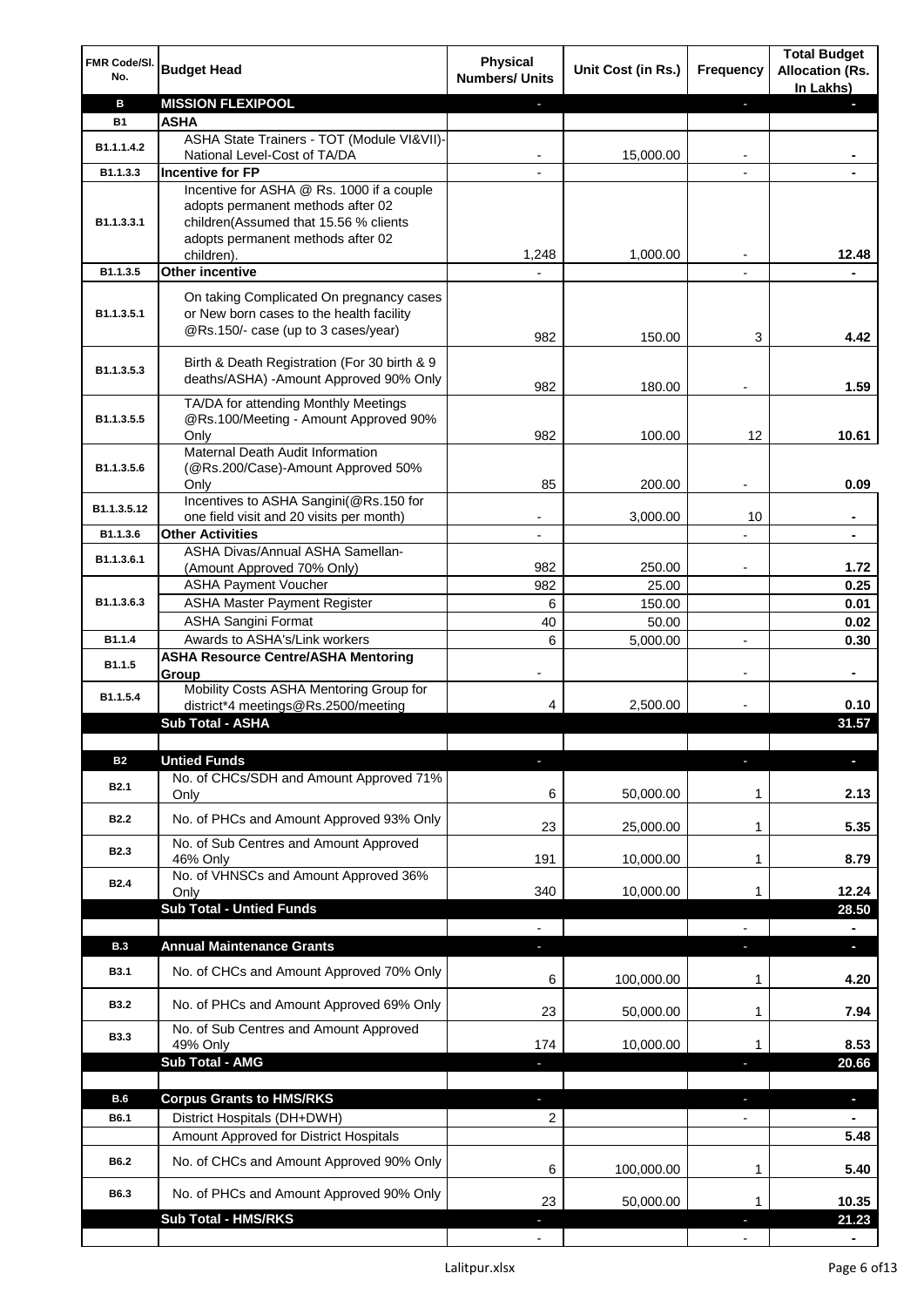| FMR Code/SI.<br>No. | <b>Budget Head</b>                                                                                                         | <b>Physical</b><br><b>Numbers/ Units</b> | Unit Cost (in Rs.) | Frequency                | <b>Total Budget</b><br><b>Allocation (Rs.</b><br>In Lakhs) |
|---------------------|----------------------------------------------------------------------------------------------------------------------------|------------------------------------------|--------------------|--------------------------|------------------------------------------------------------|
| <b>B9</b>           | <b>Mainstreaming of AYUSH</b>                                                                                              | ٠                                        |                    | ٠                        | ٠                                                          |
| <b>B.9.1</b>        | <b>Medical Officers (Only AYUSH)</b>                                                                                       | $\blacksquare$                           |                    | $\overline{\phantom{a}}$ |                                                            |
| B.9.1.1             | <b>Contractual Medical Officers</b>                                                                                        | 9                                        | 24,000.00          | 6                        | 12.96                                                      |
| <b>B.9.2</b>        | <b>AYUSH Pharmacists</b>                                                                                                   | 5                                        | 9,000.00           | 6                        | 2.70                                                       |
|                     | <b>Sub Total (AYUSH)</b>                                                                                                   | ٠                                        |                    | J,                       | 15.66                                                      |
| <b>B10</b>          | <b>IEC-BCC Activities</b>                                                                                                  | J,                                       |                    | J,                       | ٠                                                          |
|                     | Implementation of BCC/IEC Activities at                                                                                    |                                          |                    |                          |                                                            |
| <b>B.10.2</b>       | district level                                                                                                             |                                          |                    |                          | 3.00                                                       |
| B.10.5.2            | Printing of WIFS Cards, Referral Slips, etc                                                                                |                                          |                    | $\overline{\phantom{a}}$ | ٠                                                          |
|                     | WIFS Cards for School Children(No. of Cards)                                                                               |                                          | 4.00               |                          |                                                            |
|                     | Sub Total (IEC/BCC)                                                                                                        |                                          |                    |                          | 3.00                                                       |
|                     |                                                                                                                            |                                          |                    |                          |                                                            |
| <b>B15</b>          | <b>Planning, Implementation and Monitoring</b>                                                                             |                                          |                    |                          |                                                            |
| B15.2               | <b>Quality Assurance</b>                                                                                                   |                                          |                    |                          | ۰                                                          |
| B15.2.2             | <b>Quality Assurance Committees</b>                                                                                        |                                          |                    |                          | ۰                                                          |
|                     | <b>Division Level</b>                                                                                                      |                                          |                    |                          |                                                            |
|                     | One time establishment @ Rs. 1.00 Lakh/<br>Division (Amount Approved 50% Only)                                             |                                          | 100,000.00         | 1                        |                                                            |
|                     | Operational Expenses @Rs. 5000/month/                                                                                      |                                          |                    |                          |                                                            |
|                     | division (Amount Approved 50% Only)                                                                                        |                                          | 5,000.00           | 12                       |                                                            |
|                     | <b>District Level</b>                                                                                                      |                                          |                    |                          |                                                            |
|                     | One time establishment @ Rs. 1.00 Lakh/<br>District (Amount Approved 50% Only)                                             | 1                                        | 100,000.00         | 1                        | 0.50                                                       |
|                     | Operational Expenses @Rs. 5000/ Month/<br>District (Amount Approved 50% Only)                                              | 1                                        | 5,000.00           | 12                       | 0.30                                                       |
| B15.2.4             | <b>Review meetings</b>                                                                                                     | $\overline{a}$                           |                    | -                        | ۰                                                          |
| B15.2.4.2           | <b>Division Level</b>                                                                                                      |                                          |                    | $\overline{\phantom{a}}$ | ٠                                                          |
|                     | Review meetings @ Rs 10000/- per meeting<br>for 4 meeting per division (Amount Approved<br>50% Only)                       |                                          | 10,000.00          | 4                        |                                                            |
|                     | <b>District Level</b>                                                                                                      |                                          |                    |                          |                                                            |
|                     | Review meetings @ Rs 10000/- per meeting<br>for 4 meeting per District (Amount Approved                                    |                                          |                    |                          |                                                            |
|                     | 50% Only)                                                                                                                  | 1                                        | 10,000.00          | 4                        | 0.20                                                       |
| B15.2.5             | <b>Other Block Level Activities</b>                                                                                        |                                          |                    |                          |                                                            |
| B15.2.5.1           | Block QA visioning meeting (Orienting<br><b>Block Officials on Facility Solutions Levels-</b><br>Amount Approved 50% Only) | 1                                        | 35,000.00          | 1                        | 0.18                                                       |
|                     |                                                                                                                            |                                          |                    |                          |                                                            |
| B15.2.5.2           | Quality Management System (QMS) training<br>workshop - (Amount Approved 50% Only)                                          | 1                                        | 100,000.00         | 1                        | 0.50                                                       |
|                     | <b>Sub Total - Quality Assurance</b>                                                                                       |                                          |                    | r                        | 1.68                                                       |
|                     |                                                                                                                            |                                          |                    |                          | $\blacksquare$                                             |
| B15.3               | <b>Monitoring and Evaluation</b>                                                                                           |                                          |                    |                          |                                                            |
| B15.3.1.6.3         | Honoraria of Data Entry Operators for MCTS                                                                                 | 6                                        | 11,000.00          | 6                        | 3.96                                                       |
| B15.3.2             | <b>Computerization HMIS and E-governance</b>                                                                               |                                          |                    |                          |                                                            |
|                     | HMIS Operational Cost (excluding HR & Trainings)-                                                                          |                                          |                    |                          |                                                            |
|                     | Expenses for Internet @1500/month/<br>computer for 951 Nos                                                                 | 8                                        | 1,500.00           | 12                       | 1.44                                                       |
|                     | Expenses for Internet Rs.750/pm/block<br>computer(new) for 820 Nos.                                                        | 6                                        | 750.00             | 12                       | 0.54                                                       |
| B15.3.2.1.a         | Expenses for Internet Data Card<br>@Rs.750/pm/Computer (new) for 75 Nos.                                                   | 1                                        | 750.00             | 12                       | 0.09                                                       |
|                     | Expenses for Internet Data Card<br>@Rs.750/pm/Computer (new) for 18 Nos.                                                   |                                          | 750.00             | 12                       |                                                            |
| B15.3.2.1.d         | Other Office and admin expenses                                                                                            |                                          |                    |                          |                                                            |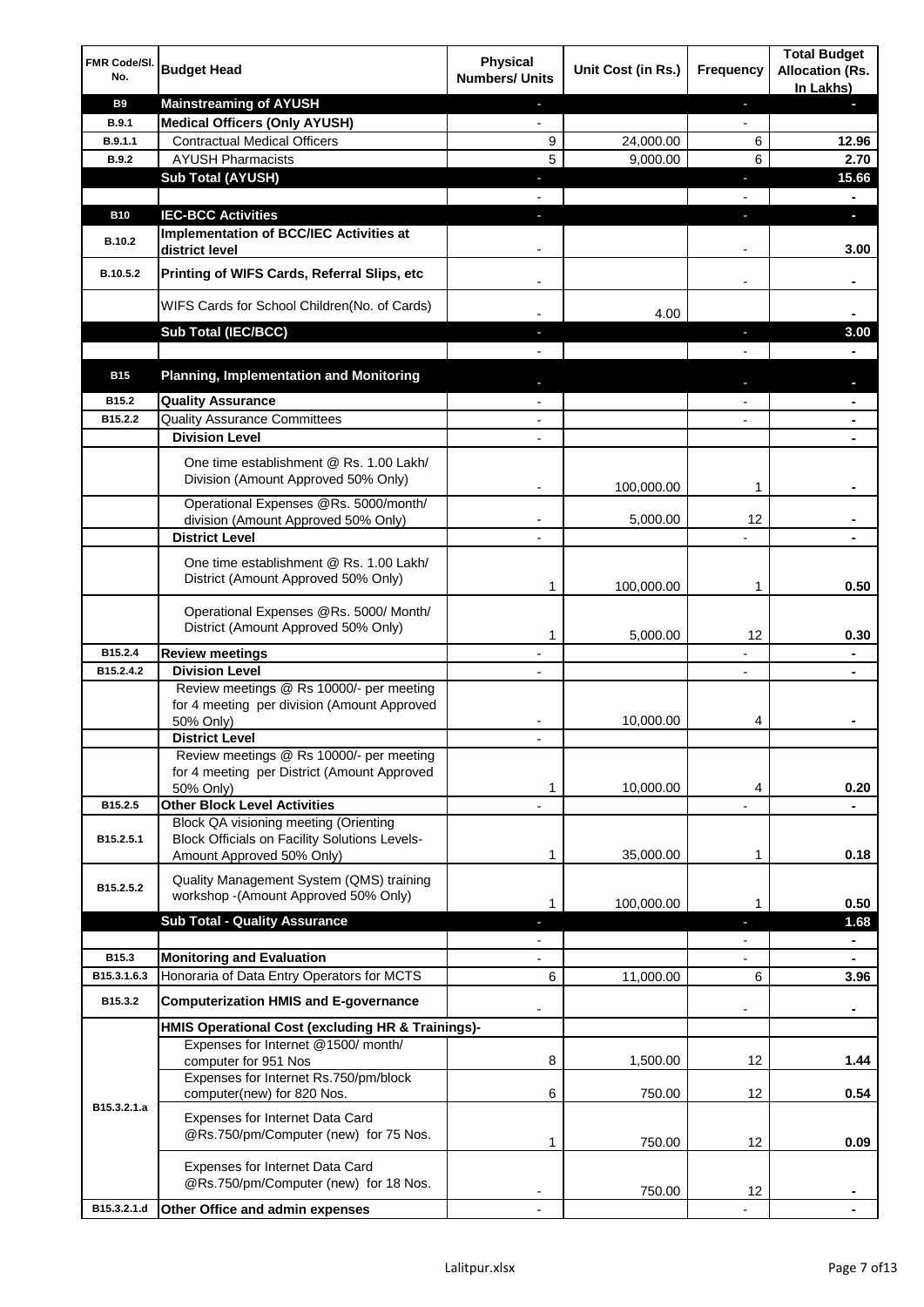| FMR Code/SI.<br>No. | <b>Budget Head</b>                                                                                 | Physical<br><b>Numbers/ Units</b> | Unit Cost (in Rs.) | Frequency                | <b>Total Budget</b><br><b>Allocation (Rs.</b><br>In Lakhs) |
|---------------------|----------------------------------------------------------------------------------------------------|-----------------------------------|--------------------|--------------------------|------------------------------------------------------------|
| B15.3.2.1.d.2       | Maintenance of Computers/AMC/etc -HMIS<br>(Block -PHC/CHC, CH, CMF (M/F) Old                       |                                   |                    |                          |                                                            |
|                     | @Rs. 4000/unit for 951 no.<br>Purchase of computer consumables/Admin                               | 8                                 | 4,000.00           | 1                        | 0.32                                                       |
| B15.3.2.1.d.3       | Expenses @ Rs.1000.00 for 951 no.-Six                                                              |                                   |                    |                          |                                                            |
|                     | Months<br>MCTS Operational Cost (excluding HR &                                                    | 8                                 | 1,000.00           | 6                        | 0.48                                                       |
| B15.3.2.2.a         | Trainings)                                                                                         |                                   |                    |                          |                                                            |
| B15.3.2.2.b         | Procurement of<br>computers/Printers/Cartridges, etc. -<br>@50,000.00/Computer Systems for 820 No. | 6                                 | 50,000.00          | 1                        | 3.00                                                       |
| B15.3.2.2.d         | Other Office and admin expenses                                                                    |                                   |                    |                          |                                                            |
| B15.3.3             | @12,000.00 per year -820 No.(New)<br>Other M & E Activities                                        | 6                                 | 12,000.00          | 1                        | 0.72                                                       |
| B15.3.3.5           | Review Meetings for MCTS @ Rs                                                                      |                                   |                    |                          |                                                            |
|                     | 4,000/meeting for 12 meetings                                                                      | 1                                 | 4,000.00           | 12                       | 0.48                                                       |
|                     | <b>Sub Total - Monitoring and Evaluation</b>                                                       |                                   |                    |                          | 11.03                                                      |
| <b>B.16</b>         | <b>PROCUREMENT</b>                                                                                 |                                   |                    |                          | ٠                                                          |
| B16.1.1             | <b>Procurement of Equipments: MH</b>                                                               |                                   |                    |                          | ٠                                                          |
| B16.1.1.2           | MVA / EVA Kits for Safe Abortion services                                                          | 3                                 | 2,500.00           | $\blacksquare$           | 0.08                                                       |
| B16.1.6             | <b>Equipments for ARSH/ School Health</b>                                                          |                                   |                    | $\overline{\phantom{a}}$ | $\blacksquare$                                             |
| B16.1.6.1           | Equipments for ARSH Clinics (New)                                                                  |                                   | 15,000.00          | 1                        | ٠                                                          |
|                     | <b>Sub Total (Procurement of Equipments)</b>                                                       |                                   |                    |                          | 0.08                                                       |
|                     |                                                                                                    |                                   |                    |                          |                                                            |
| B.16.2.1            | Drugs & supplies for MH<br>Drugs for Safe Abortion (No. of MMA                                     | $\blacksquare$                    |                    | $\overline{a}$           | $\blacksquare$                                             |
| B.16.2.1.2          | estimated in year 2013-14)                                                                         | 33                                | 200.00             | $\blacksquare$           | 0.07                                                       |
| B.16.2.4            | <b>Supplies for IMEP</b>                                                                           |                                   |                    | $\overline{a}$           |                                                            |
| B.16.2.4.1          | <b>Bio-Medical Waste Management-District</b><br>level                                              | $\blacksquare$                    |                    | $\overline{\phantom{a}}$ | 6.72                                                       |
| B.16.2.4.2          | Bio-Medical Waste Management-CHC level                                                             |                                   |                    |                          | 7.87                                                       |
| B.16.2.4.3          | Cleaning/Washing, House keeping and<br>Laundry Management - District Level                         |                                   |                    |                          | 22.51                                                      |
| B.16.2.4.4          | Cleaning/Washing, House keeping and<br>Laundry Management - CHC/PHC Level                          |                                   |                    |                          | 9.79                                                       |
|                     | <b>ASHA Drug Kits</b>                                                                              |                                   |                    |                          |                                                            |
| B.16.2.5.2          | Drug Kit replenishment for ASHAs @ Rs.                                                             |                                   |                    |                          |                                                            |
| B.16.2.6            | 300/ASHA<br>Drugs & supplies for WIFS                                                              | 743                               | 300.00             | $\overline{\phantom{a}}$ | 2.23                                                       |
|                     | For Govt. & Govt. aided Schools (Classes VI<br>to XII)                                             |                                   |                    |                          |                                                            |
|                     | <b>Total Beneficiaries</b>                                                                         | 49,276                            |                    |                          |                                                            |
| B.16.2.6.1          | IFA Tables Required at District (<br>Beneficiary* 52 Tabs)                                         | 2,562,346                         | 0.12               |                          | 3.07                                                       |
| B.16.2.6.2          | Albendazole Tablets Required at District<br>(Beneficiary *2 Tabs)                                  | 98,552                            | 1.00               |                          | 0.99                                                       |
| B.16.2.7            | Drugs & Supplies under SHP                                                                         |                                   |                    |                          |                                                            |
|                     | <b>For Aganwadi Centres</b>                                                                        | $\blacksquare$                    |                    |                          | ٠                                                          |
|                     | Expected No. of Children at AWCs<br>No. of IFA Bottles (One bottle of 100                          | 24,550                            |                    |                          | ٠                                                          |
|                     | ml./child)                                                                                         | 24,550                            | 10.00              |                          | 2.46                                                       |
|                     | Albendazole Tablets (2 tablets per Child)                                                          | 49,100                            | 1.00               |                          | 0.49                                                       |
|                     | For Primary Schools(For Govt. & Govt.<br>aided Schools Classes I to V)                             |                                   |                    |                          |                                                            |
|                     | Expected No. of Children in Schools                                                                | 89,461                            |                    |                          |                                                            |
|                     | No. of Tablets Required at District (52                                                            |                                   |                    |                          |                                                            |
|                     | Tabs./ Beneficiary)<br>No. of Tablets Required at District (2 Tabs./                               | 4,651,970                         | 0.12               |                          | 5.58                                                       |
|                     | Beneficiary)                                                                                       | 178,922                           | 1.00               |                          | 1.79                                                       |
|                     | <b>Medicines for Teams</b>                                                                         |                                   |                    |                          |                                                            |
|                     | No. of Blocks<br>First Time Medicines For Teams (2 Teams                                           | 6                                 |                    |                          |                                                            |
|                     | in Each Block)                                                                                     | 12                                | 18,000.00          |                          | 2.16                                                       |
|                     | Sub Total (Procurement of Drugs & Supplies)                                                        |                                   |                    |                          | 65.72                                                      |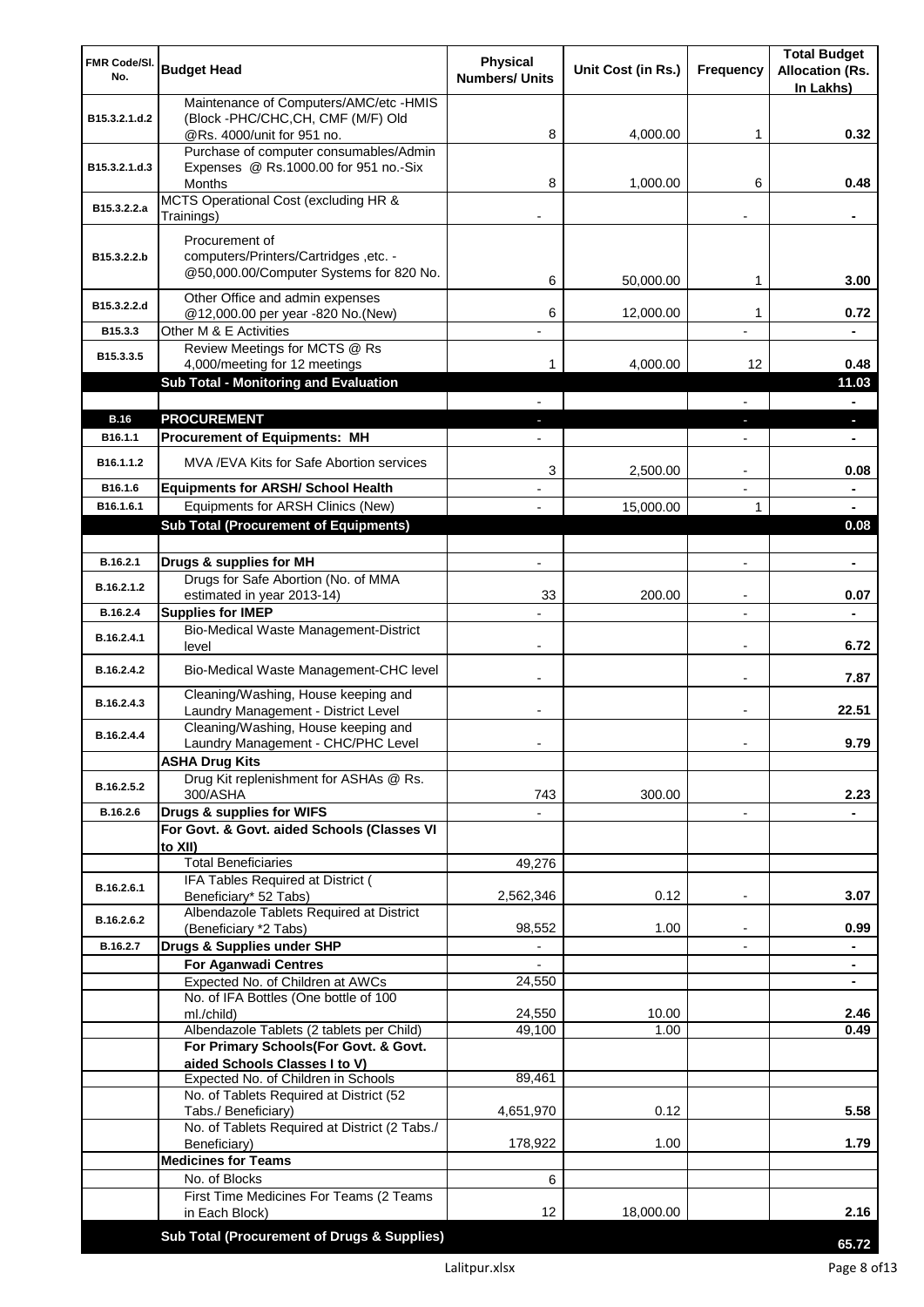| FMR Code/SI.<br>No. | <b>Budget Head</b>                                                                   | Physical<br><b>Numbers/ Units</b> | Unit Cost (in Rs.) | Frequency      | <b>Total Budget</b><br><b>Allocation (Rs.</b><br>In Lakhs) |
|---------------------|--------------------------------------------------------------------------------------|-----------------------------------|--------------------|----------------|------------------------------------------------------------|
|                     |                                                                                      |                                   |                    |                |                                                            |
| <b>B.17</b>         | <b>Drugs Warehouses/Logistics Management</b>                                         |                                   |                    |                |                                                            |
|                     | Honoraria of Staff at Regional Drug<br>Warehouse                                     |                                   |                    |                |                                                            |
|                     | Accountant                                                                           |                                   | 10,000.00          | 6              |                                                            |
|                     | Computer Operator Cum Store Keeper                                                   |                                   | 10,000.00          | 6              |                                                            |
|                     | Fork-Lift Operator cum Mechanic                                                      |                                   | 6,500.00           | 6              |                                                            |
| <b>B.17.1</b>       | Fourth class / Loader                                                                |                                   | 6,500.00           | 6              |                                                            |
|                     | Generator Operator cum Electrician                                                   |                                   | 5,000.00           | 6              |                                                            |
|                     | Sweeper                                                                              |                                   | 3,500.00           | 6              |                                                            |
|                     | <b>Armed Guards</b>                                                                  |                                   | 6,335.00           | 6              |                                                            |
|                     | <b>General Guards</b>                                                                |                                   | 5,157.00           | 6              |                                                            |
|                     | Gardener                                                                             |                                   | 3,000.00           | 6              |                                                            |
|                     | <b>Honoraria of Staff at District Drug</b>                                           |                                   |                    |                |                                                            |
|                     | Warehouse                                                                            |                                   |                    |                |                                                            |
|                     | Computer Operator Cum Store Keeper                                                   | 1                                 | 10,000.00          | 6              | 0.60                                                       |
| <b>B.17.3</b>       | Generator Operator Cum Mechanic/Electricia                                           | 1                                 | 5,000.00           | 6              | 0.30                                                       |
|                     | Loader                                                                               | 1                                 | 5,000.00           | 6              | 0.30                                                       |
|                     | Choukidar                                                                            | 1                                 | 5.000.00           | 6              | 0.30                                                       |
|                     | Part-time Sweeper                                                                    | 1                                 | 2,500.00           | 6              | 0.15                                                       |
| B.17.4.1            | <b>Operational Cost for Regional Drug ware</b>                                       |                                   |                    |                |                                                            |
|                     | House                                                                                |                                   |                    |                | ۰                                                          |
|                     | <b>Electricity Charges</b>                                                           |                                   |                    |                | ۰                                                          |
|                     | Telephone Charges                                                                    |                                   |                    |                | ۰                                                          |
|                     | POL & Maintenance of DG Sets                                                         |                                   |                    |                | ٠                                                          |
|                     | Stationary                                                                           |                                   |                    |                | ٠                                                          |
|                     | Contingency                                                                          |                                   |                    |                |                                                            |
|                     | <b>Sub Total-Drug Ware Houses</b>                                                    |                                   |                    |                | 1.65                                                       |
|                     |                                                                                      |                                   |                    |                |                                                            |
|                     | <b>GRAND TOTAL- MISSION FLEXIPOOL</b>                                                |                                   |                    | J,             | 200.78                                                     |
|                     |                                                                                      |                                   |                    |                |                                                            |
| C                   | <b>IMMUNISATION</b><br>RI strengthening project (Review meeting,                     |                                   |                    |                | ı                                                          |
| C.1                 | Mobility support, Outreach services etc)                                             |                                   |                    |                |                                                            |
|                     | Mobility Support for supervision for district                                        |                                   |                    |                |                                                            |
| C.1.a               | level officers @Rs 250000/- Year                                                     | 1                                 | 250,000.00         |                | 2.50                                                       |
| C.1.b               | Mobility support for supervision at State                                            |                                   |                    |                |                                                            |
|                     | level                                                                                |                                   |                    |                |                                                            |
|                     | Printing and dissemination of Immunization                                           |                                   |                    |                |                                                            |
| C.1.c               | cards, tally sheets, monitoring forms etc.@                                          |                                   |                    |                |                                                            |
|                     | Rs 10 /- Beneficiary                                                                 | 38,839                            | 10.00              |                | 3.88                                                       |
|                     | Support for Quarterly State level review                                             |                                   |                    |                |                                                            |
| C.1.d               | meetings of district officer                                                         |                                   |                    |                |                                                            |
|                     | Quarterly review meetings exclusive for RI                                           |                                   |                    |                |                                                            |
| C.1.e               | at district level with Block Mos, CDPO, and                                          |                                   |                    |                |                                                            |
|                     | other stake holders (@ Rs 100/- per                                                  |                                   |                    |                |                                                            |
|                     | participant(5 participant / block)                                                   | 120                               | 100.00             |                | 0.12                                                       |
|                     | Quarterly review meetings exclusive for RI<br>at block level @Rs 50/- per person as  |                                   |                    |                |                                                            |
|                     | honorarium/Asha(For travel) & Rs 25 per                                              |                                   |                    |                |                                                            |
| C.1.f               | person at the disposal of MOIC for meeting                                           |                                   |                    |                |                                                            |
|                     | expenses (Refreshment, stationery and                                                |                                   |                    |                |                                                            |
|                     | mis.)                                                                                | 3,928                             | 75.00              |                | 2.95                                                       |
|                     | Focus on slum & underserved areas in                                                 |                                   |                    |                |                                                            |
|                     | urban areas/alternative vaccinator for slums                                         |                                   |                    |                |                                                            |
|                     | (Hiring of ANM @ 450/-per session for four                                           |                                   |                    |                |                                                            |
| C.1.g               | sessions/month/slum of 10000 population<br>and Rs.300/ month as contingency per slum |                                   |                    |                |                                                            |
|                     | i.e.Rs.2100/-month/slum of 10000                                                     |                                   |                    |                |                                                            |
|                     | population)                                                                          |                                   | 2,100.00           |                |                                                            |
| C.1.h               | Mobilization of children through ASHA or                                             |                                   |                    |                |                                                            |
|                     | other mobilizers(@Rs 150/-per session)                                               | 12,962                            | 150.00             |                | 19.44                                                      |
| C.1.i               | Alternative vaccine delivery in hard to reach                                        |                                   |                    |                |                                                            |
|                     | areas(@Rs 150/-per session)                                                          | 928                               | 150.00             | $\overline{a}$ | 1.39                                                       |
| C.1.j               | Alternative Vaccine Delivery in other                                                |                                   |                    |                |                                                            |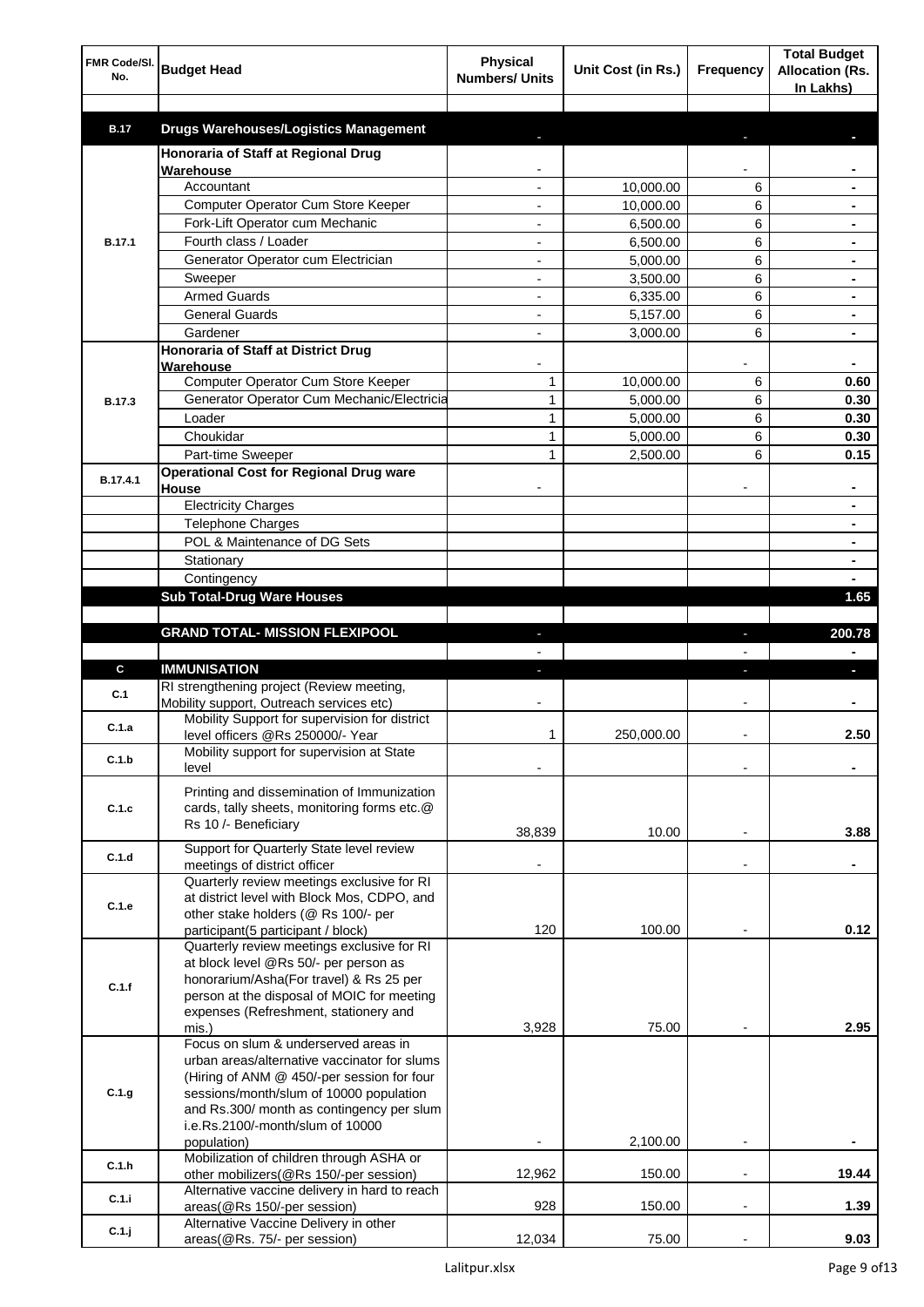| FMR Code/SI.<br>No. | <b>Budget Head</b>                                                                                                                                                                                                                                         | Physical<br><b>Numbers/ Units</b> | Unit Cost (in Rs.)   | Frequency                | <b>Total Budget</b><br><b>Allocation (Rs.</b><br>In Lakhs) |
|---------------------|------------------------------------------------------------------------------------------------------------------------------------------------------------------------------------------------------------------------------------------------------------|-----------------------------------|----------------------|--------------------------|------------------------------------------------------------|
| C.1.k               | To develop micro plan at sub-centre level(@<br>Rs 100/- per sub centre)                                                                                                                                                                                    | 198                               | 100.00               |                          | 0.20                                                       |
| C.1.1               | For consolidation of micro plans at block<br>level (@ Rs 1000/-per block per PHC and                                                                                                                                                                       | 9                                 | 1,000.00             |                          | 0.09                                                       |
|                     | Rs 2000/- per district)<br>POL for vaccine delivery from State to                                                                                                                                                                                          |                                   |                      |                          |                                                            |
| C.1.m               | district and from district to PHC/CHCs(@ Rs<br>150000/- per district per year)                                                                                                                                                                             | 1                                 | 150,000.00           |                          | 1.50                                                       |
| C.1.n               | Consumables for computer including<br>provision for internet access for RIMS (@<br>Rs 400/- per month per district)                                                                                                                                        | 1                                 | 400.00               | 12                       | 0.05                                                       |
| C.1.o               | Red/Black plastic bags etc.(@ Rs 3 per bag<br>and 2 bags per session)                                                                                                                                                                                      | 12,962                            | 3.00                 | 2                        | 0.78                                                       |
| C.1.p               | Hub Cutter/Bleach/Hypochlorite solution/<br>Twin buckets(@ Rs 1200/- per PHC/CHC                                                                                                                                                                           |                                   |                      |                          |                                                            |
| C.1.q               | per year)<br>Safety Pits(@ Rs 5250/- per pit)                                                                                                                                                                                                              | 8<br>$\overline{c}$               | 1,200.00<br>5,250.00 |                          | 0.10<br>0.11                                               |
|                     | Other Specific requirement                                                                                                                                                                                                                                 |                                   |                      | $\blacksquare$           |                                                            |
|                     | Fund for annual maintenance operation of                                                                                                                                                                                                                   |                                   |                      |                          |                                                            |
|                     | WIC/WIF at division level @ Rs.40000/unit                                                                                                                                                                                                                  |                                   |                      |                          |                                                            |
|                     | of WIC/WIF                                                                                                                                                                                                                                                 |                                   | 40,000.00            |                          |                                                            |
|                     | POL for generators and operational<br>expenses at divisional vaccine storage point                                                                                                                                                                         |                                   |                      |                          |                                                            |
| C.1.r               | @ Rs 2.00 Lakhs/ year/division vaccine                                                                                                                                                                                                                     |                                   |                      |                          |                                                            |
|                     | store points                                                                                                                                                                                                                                               |                                   | 200,000.00           |                          |                                                            |
|                     | Electricity bill for WIC/WIF AT state and                                                                                                                                                                                                                  |                                   |                      |                          |                                                            |
|                     | divisional level @ Rs 1.50Lakhs/year                                                                                                                                                                                                                       |                                   |                      |                          |                                                            |
|                     | /division store points<br><b>AEFI Kits</b>                                                                                                                                                                                                                 | 44                                | 150,000.00<br>200.00 |                          | 0.09                                                       |
| C.2                 | <b>Salary of Contractual Staffs</b>                                                                                                                                                                                                                        |                                   |                      | $\overline{\phantom{a}}$ |                                                            |
| C.2.2               | Computer Assistants at District level                                                                                                                                                                                                                      | $\mathbf{1}$                      | 10,000.00            | 6                        | 0.60                                                       |
| C.3                 | <b>Training under Immunisation</b>                                                                                                                                                                                                                         | $\overline{a}$                    |                      |                          |                                                            |
| C.3.1               | District level Orientation training including<br>Hep B, Measles, AEFI & JE(wherever<br>required) for 2 days ANM, Multi Purpose<br>Health Worker (Male), LHV, Health<br>Assistant (Male/Female), Nurse Midwives,<br>BEEs & other staff (as per RCH norms) @ |                                   |                      |                          |                                                            |
|                     | Rs 46200/batch                                                                                                                                                                                                                                             | 8                                 | 46,200.00            |                          | 3.70                                                       |
| C.3.2               | Three day training including Hep B, Measles<br>& JE(wherever required) of Medical Officers<br>of RI using revised MO training module) @<br>Rs 65600/ batch                                                                                                 |                                   | 65,600.00            |                          |                                                            |
|                     | Two days cold chain handlers training for                                                                                                                                                                                                                  |                                   |                      |                          |                                                            |
| C.3.4               | block level cold chain handlers by State and<br>district cold chain officers @ Rs<br>26600/batch                                                                                                                                                           | 1                                 | 26,600.00            |                          | 0.27                                                       |
|                     | One day training of block level data handlers                                                                                                                                                                                                              |                                   |                      |                          |                                                            |
| C.3.5               | by DIOs and District cold chain officer to                                                                                                                                                                                                                 |                                   |                      |                          |                                                            |
|                     | train about the reporting formats of<br>immunization @ Rs 300/ person                                                                                                                                                                                      | 8                                 | 300.00               | $\overline{\phantom{a}}$ | 0.02                                                       |
|                     | Intensified immunization training of front                                                                                                                                                                                                                 |                                   |                      |                          |                                                            |
| C.3.6               | line workers @ Rs 86660/batch                                                                                                                                                                                                                              | 8                                 | 86,660.00            | $\blacksquare$           | 6.93                                                       |
| C.4                 | <b>Cold Chain Maintenance</b>                                                                                                                                                                                                                              |                                   |                      |                          |                                                            |
|                     | Cold chain maintenance at PHC/CHC Level<br>(@Rs. 750/PHC/CHC per year)                                                                                                                                                                                     | 8                                 | 750.00               |                          | 0.06                                                       |
|                     | Cold chain maintenance at District Level                                                                                                                                                                                                                   | 1                                 | 15,000.00            |                          | 0.15                                                       |
| C.5                 | (@Rs. 15000/year)<br>Asha Incentives- for full immunization @<br>RS.100 per child for full immunization in first<br>year and Rs.50 per child for ensuring<br>complete immunization up to 2nd year of                                                       |                                   |                      |                          |                                                            |
|                     | age.(94.22% of the fund)                                                                                                                                                                                                                                   | 21,504                            | 150.00               |                          | 30.39                                                      |
|                     | <b>TOTOAL - ROUTINE IMMUNIZATION</b>                                                                                                                                                                                                                       |                                   |                      |                          | 84.33                                                      |
| D                   | <b>National Disease Control Programmes</b>                                                                                                                                                                                                                 |                                   |                      |                          |                                                            |
|                     |                                                                                                                                                                                                                                                            |                                   |                      |                          |                                                            |
| Е                   | <b>Integrated Disease Surveillance Project</b><br>(IDSP)                                                                                                                                                                                                   |                                   |                      |                          |                                                            |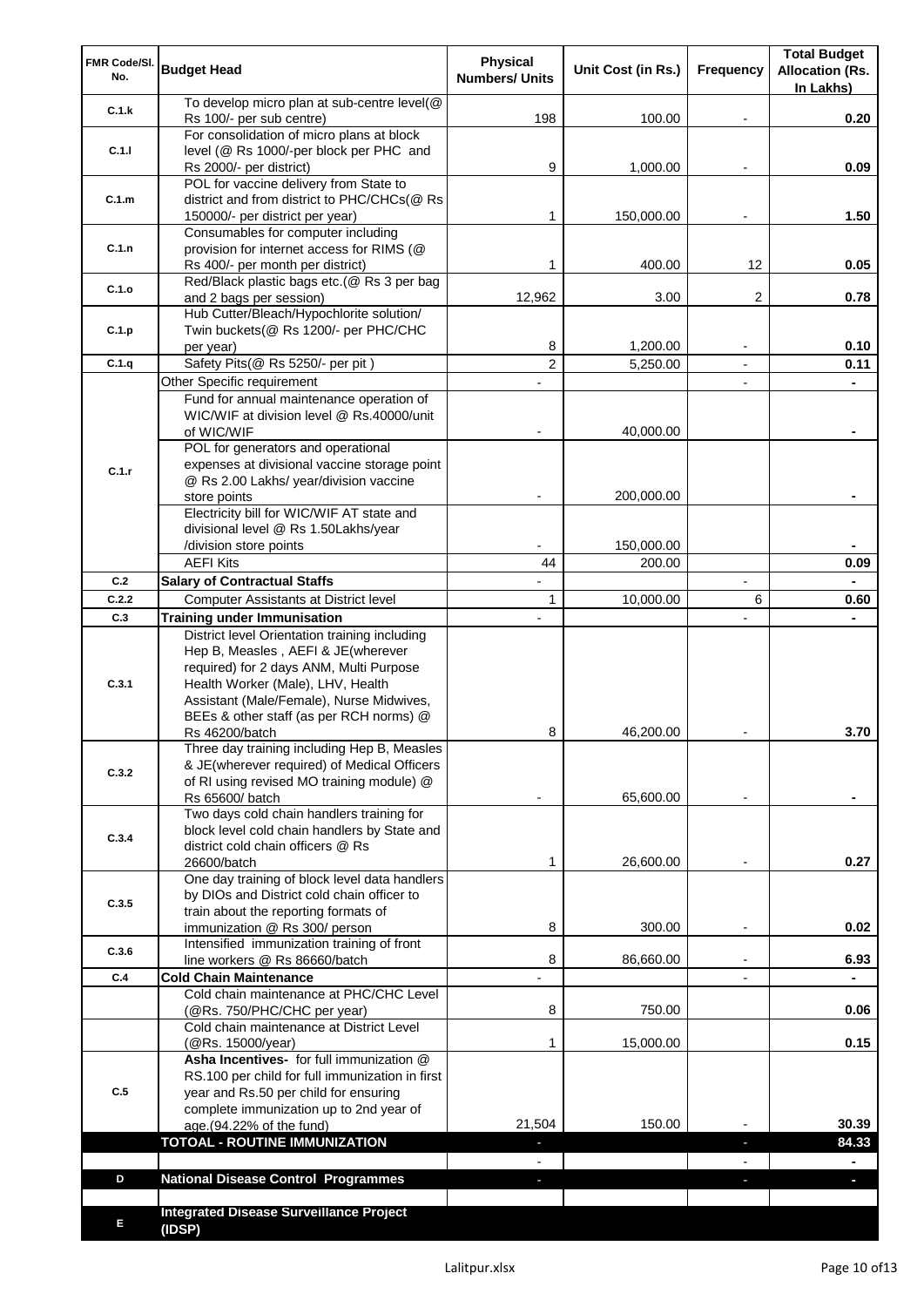| FMR Code/SI.<br>No. | <b>Budget Head</b>                                                                   | <b>Physical</b><br><b>Numbers/ Units</b> | Unit Cost (in Rs.) | <b>Frequency</b> | <b>Total Budget</b><br><b>Allocation (Rs.</b><br>In Lakhs) |
|---------------------|--------------------------------------------------------------------------------------|------------------------------------------|--------------------|------------------|------------------------------------------------------------|
| E.1                 | Operational Costs (Rs. 25000/0 per Month)<br>including 10 Medical Colleges           |                                          |                    |                  | 3.00                                                       |
| E.2                 |                                                                                      |                                          |                    |                  |                                                            |
|                     | Remuneration for Contractual Human Resource                                          |                                          |                    |                  |                                                            |
| E.2.1               | Epidemiologist (Rs. 27500-44000)                                                     |                                          |                    |                  | 3.96                                                       |
| E.2.2               | Microbiologist (Rs. 27500-44000)                                                     |                                          |                    |                  |                                                            |
| E.3.2               | Data Manager (Rs. 18000 per Mth)                                                     |                                          |                    |                  | 1.62                                                       |
| E.3.3               | Data Entry Operator (Rs. 11000/mth)                                                  |                                          |                    |                  | 1.32                                                       |
|                     | <b>Training</b><br>Medical Officers (3 days) @ Rs 50000 /                            |                                          |                    |                  |                                                            |
|                     | Batch, for one batch                                                                 |                                          |                    |                  | ۰                                                          |
| E.8                 | Hospital Pharmacists/Nurses Training (1                                              |                                          |                    |                  |                                                            |
|                     | day) @ Rs.38000 / Batch for 1 batch                                                  |                                          |                    |                  |                                                            |
|                     | One Day Training of Medical College Doctors                                          |                                          |                    |                  |                                                            |
| E.8                 | Costs on account of Newly Formed Districts                                           |                                          |                    |                  |                                                            |
|                     | <b>TOTAL-IDSP</b>                                                                    |                                          |                    |                  | 9.90                                                       |
|                     |                                                                                      |                                          |                    |                  |                                                            |
| F                   | <b>National Vector Borne Disease Control</b>                                         |                                          |                    |                  |                                                            |
|                     | Programme (NVBDCP)                                                                   |                                          |                    |                  |                                                            |
| F.1.1               | <b>Malaria</b>                                                                       |                                          |                    |                  |                                                            |
| F.1.1.b             | <b>ASHA Incentives</b>                                                               |                                          |                    |                  | 1.25                                                       |
| F.1.1.d             | Monitoring, Evaluation & Supervision &                                               |                                          |                    |                  |                                                            |
| F.1.1.e             | Epidemic preparedness including mobility<br><b>IEC/BCC</b>                           |                                          |                    |                  | 1.50                                                       |
| F.1.1.g             | <b>Training/Capacity Building</b>                                                    |                                          |                    |                  | 0.42<br>0.25                                               |
|                     | Sub Total - Malaria                                                                  |                                          |                    |                  | 3.42                                                       |
| F.1.2               |                                                                                      |                                          |                    |                  |                                                            |
|                     | Dengue & Chikungunya                                                                 |                                          |                    |                  |                                                            |
| F.1.2.a(iⅈ)         | Strengthening Surveillance for Apex Referral<br>Lab & Sentinel Surveillance Hospital |                                          |                    |                  |                                                            |
| F.1.2.c             | Monitoring/Supervision and Rapid Response                                            |                                          |                    |                  | 0.20                                                       |
| F.1.2.d             | <b>Epidemic Preparedness</b>                                                         |                                          |                    |                  | 0.10                                                       |
| F.1.2.e             | Case Management                                                                      |                                          |                    |                  | 0.10                                                       |
| F.1.2.f             | <b>Vector Control And Environmental</b><br>Management                                |                                          |                    |                  |                                                            |
| F.1.2.g             | IEC/ BCC for Social Mobilization                                                     |                                          |                    |                  | 0.10                                                       |
| F.1.2.i             | Training/Workshop                                                                    |                                          |                    |                  | 0.10                                                       |
|                     | Sub Total - Dengue & Chikungunya                                                     |                                          |                    |                  | 0.60                                                       |
| F.1.3               | <b>AES/JE</b>                                                                        |                                          |                    |                  |                                                            |
|                     | Strengthening of Sentinel sites which will                                           |                                          |                    |                  |                                                            |
| F.1.3.a             | include Diagnostics and Case Management,                                             |                                          |                    |                  |                                                            |
|                     | supply of kits by Gol                                                                |                                          |                    |                  |                                                            |
| F.1.3.b             | IEC / BCC Activities & printing material                                             |                                          |                    |                  |                                                            |
|                     | pertaining to JE / AES<br>Capacity Building in case management of                    |                                          |                    |                  |                                                            |
| F.1.3.c             | Medical Officer and paramedical from                                                 |                                          |                    |                  |                                                            |
|                     | PHC/CHC at district level.                                                           |                                          |                    |                  |                                                            |
| F.1.3.d             | Monitoring and supervision                                                           |                                          |                    |                  |                                                            |
| F.1.3.e             | Procurement of Insecticides (Technical                                               |                                          |                    |                  |                                                            |
|                     | Malathion)                                                                           |                                          |                    |                  |                                                            |
| F.1.3.f             | Thermal Fog Machine (Small) @ 0.85                                                   |                                          |                    |                  |                                                            |
|                     | lac/machine<br>Operational cost for Malathion fogging (As                            |                                          |                    |                  |                                                            |
| F.1.3.g             | per Availability of 3 MT Technical Malathion                                         |                                          |                    |                  |                                                            |
|                     | per district)                                                                        |                                          |                    |                  |                                                            |
|                     | Paediatric ICU Establishment and HR &                                                |                                          |                    |                  |                                                            |
| $F.1.3.$ j          | operational cost for Paediatric ICU in                                               |                                          |                    |                  |                                                            |
|                     | <b>Endemic Districts</b>                                                             |                                          |                    |                  |                                                            |
| F.1.3.k             | ASHA Insentivization for sensitizing                                                 |                                          |                    |                  |                                                            |
|                     | community                                                                            |                                          |                    |                  |                                                            |
|                     | Sub Total - AES/JE                                                                   |                                          |                    |                  |                                                            |
| F.1.4               | <b>Lymphatic Filariasis</b>                                                          |                                          |                    |                  |                                                            |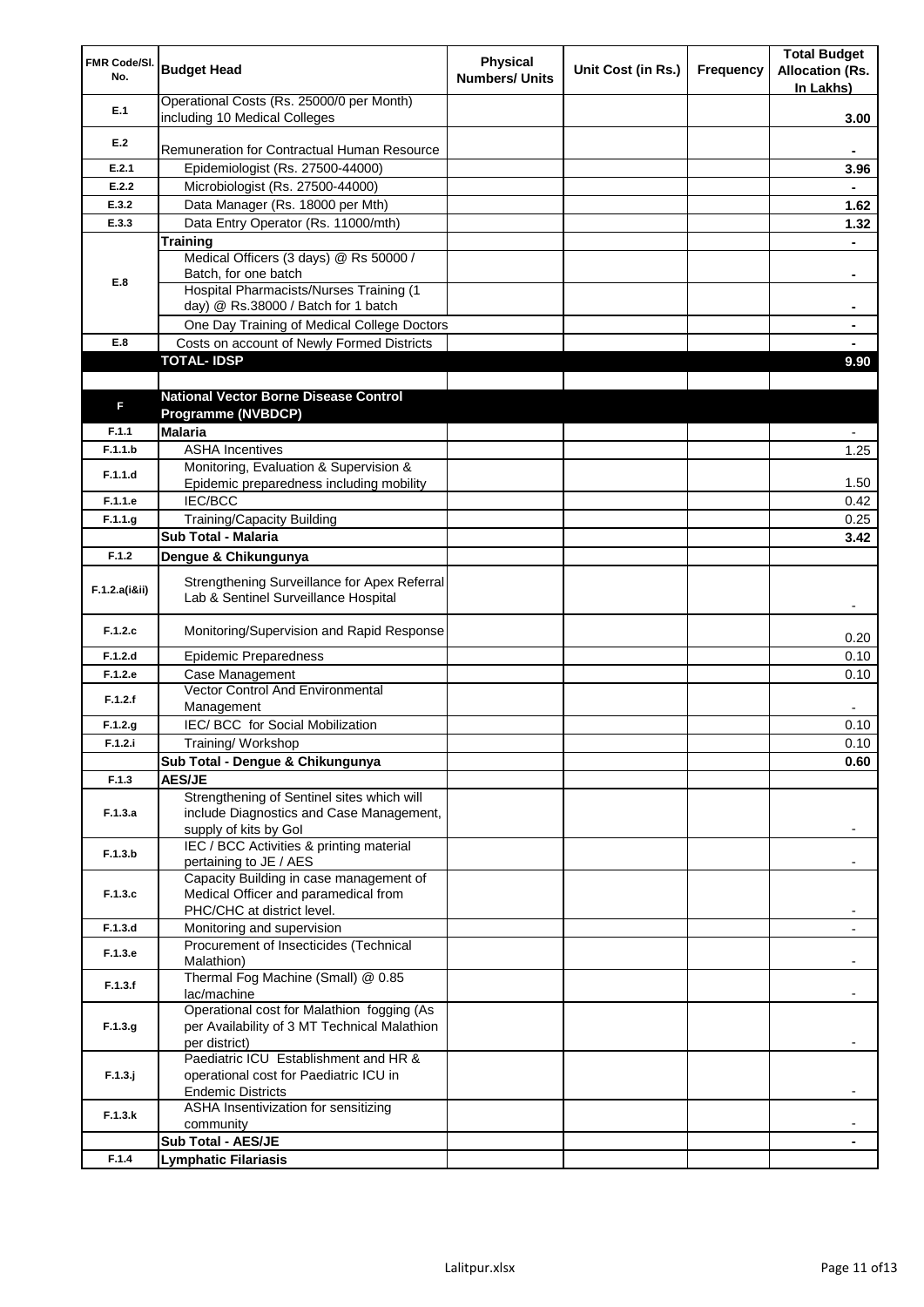| FMR Code/SI.<br>No. | <b>Budget Head</b>                                                                                                                                                                                                                                                    | Physical<br><b>Numbers/ Units</b> | Unit Cost (in Rs.) | Frequency      | <b>Total Budget</b><br><b>Allocation (Rs.</b><br>In Lakhs) |
|---------------------|-----------------------------------------------------------------------------------------------------------------------------------------------------------------------------------------------------------------------------------------------------------------------|-----------------------------------|--------------------|----------------|------------------------------------------------------------|
| F.1.4.a             | State Task Force, STAC Meeting, printing<br>forms & register/ Mobility support, district<br>coordination meeting, sensitization of media<br>etc., Morbidity management, monitoring &<br>supervision and mobility support for Rapid<br>response including Line listing |                                   |                    |                |                                                            |
| F.1.4.b             | Micro Filaria Survey                                                                                                                                                                                                                                                  |                                   |                    |                |                                                            |
| F.1.4.c             | Post MDA Assessment by medical colleges<br>(Govt, & Private)/ ICMR institutions                                                                                                                                                                                       |                                   |                    |                |                                                            |
| F.1.4.d             | Training / Sensitization of district level<br>officers on ELF & Drug Distributors /<br>Peripheral health workers                                                                                                                                                      |                                   |                    |                |                                                            |
| F.1.4.e             | Specific IEC/ BCC at State, districts, PHC,<br>Sub Centre & village lable VHSC/GKs                                                                                                                                                                                    |                                   |                    |                |                                                            |
| F.1.4.f             | Honorarium for Drug Distributors including<br>ASHA & Supervisors involve in MDA                                                                                                                                                                                       |                                   |                    |                |                                                            |
| F.1.4.h.ii          | M.F.Survey in Non Endemic districts                                                                                                                                                                                                                                   |                                   |                    |                | 0.70                                                       |
| F.1.5               | Sub Total - Lymphatic Filariasis<br>Kalazar                                                                                                                                                                                                                           |                                   |                    |                | 0.70                                                       |
| F.1.5               | Case Search/ Camp Approach                                                                                                                                                                                                                                            |                                   |                    |                |                                                            |
| F.1.5.a             | Spray Pumps & Accessories                                                                                                                                                                                                                                             |                                   |                    |                |                                                            |
| F.1.5.b             | Operational Cost for Spray including Spray<br>Wages & Pending liability of spray wages                                                                                                                                                                                |                                   |                    |                |                                                            |
| F.1.5.c             | Mobility / P.O.L./ Supervision                                                                                                                                                                                                                                        |                                   |                    |                |                                                            |
| F.1.5.d             | Monitoring & Evaluation                                                                                                                                                                                                                                               |                                   |                    |                |                                                            |
| F.1.5.e/<br>F.1.5.f | Training for Spraying /IEC/<br>BCC/Advocacy/Incentive to ASHA/Loss of<br>Wages                                                                                                                                                                                        |                                   |                    |                |                                                            |
|                     | Sub Total - Kalazar                                                                                                                                                                                                                                                   |                                   |                    |                |                                                            |
|                     | <b>Cash grant for Decentralized commodities</b>                                                                                                                                                                                                                       |                                   |                    |                |                                                            |
|                     | for Malaria + Filaria F.6<br>Drugs (Chloroquine, Primaquine 2.5/7.5mg)                                                                                                                                                                                                |                                   |                    |                |                                                            |
| F.6(a,b,c,k)        | and ACT                                                                                                                                                                                                                                                               |                                   |                    |                | 0.30                                                       |
| F.6.f               | D.E.C.                                                                                                                                                                                                                                                                |                                   |                    |                |                                                            |
| F.6.h               | Dengue NS 1 antigen Kit<br>Larvicidal (Temephos, Bti(AS)/Bti (wp)(for                                                                                                                                                                                                 |                                   |                    |                | 0.05                                                       |
| F.6.i               | polluted and non polluted water)                                                                                                                                                                                                                                      |                                   |                    |                | 0.40                                                       |
|                     | <b>Sub Total- Dec.Commodities</b>                                                                                                                                                                                                                                     |                                   |                    |                | 0.75                                                       |
|                     | <b>TOTAL-NVBDCP</b>                                                                                                                                                                                                                                                   |                                   |                    |                | 5.47                                                       |
|                     |                                                                                                                                                                                                                                                                       |                                   |                    |                |                                                            |
| G                   | <b>National Leprosy Eradication</b><br>Programme(NLEP)                                                                                                                                                                                                                |                                   |                    |                |                                                            |
| G.1                 | <b>Case Detection and Management</b>                                                                                                                                                                                                                                  |                                   |                    |                |                                                            |
|                     | Specific Plan for high endemic blocks of low                                                                                                                                                                                                                          |                                   |                    |                |                                                            |
| G.1.1               | endemic districts                                                                                                                                                                                                                                                     |                                   |                    |                |                                                            |
|                     | No. of High endemic blocks in Low endemic<br>Districts (ANCDR more than 10)                                                                                                                                                                                           |                                   |                    |                |                                                            |
|                     | House to House Visit by Search team                                                                                                                                                                                                                                   |                                   |                    | $\blacksquare$ | ۰                                                          |
|                     | Confrmaton of suspect                                                                                                                                                                                                                                                 |                                   |                    |                | ۰                                                          |
|                     | Intensive IEC Activity                                                                                                                                                                                                                                                |                                   |                    |                | ٠                                                          |
| G.1.2               | <b>Services in Urban services</b><br>Urban Project 2 Mega cities, 2 medium City<br>2, 8 Medium City 1, 40 Townships                                                                                                                                                   |                                   |                    |                | $\blacksquare$<br>1.14                                     |
| G.1.3               | <b>ASHA involvement</b>                                                                                                                                                                                                                                               |                                   |                    |                |                                                            |
|                     | <b>ASHA Sensitization</b>                                                                                                                                                                                                                                             |                                   |                    |                | 0.081                                                      |
|                     | <b>ASHA Incentive for Services</b>                                                                                                                                                                                                                                    |                                   |                    |                | 0.100                                                      |
| G.1.4               | <b>Materials &amp; Supplies</b>                                                                                                                                                                                                                                       |                                   |                    |                |                                                            |
|                     | Supportive Drugs & Dressing materials<br>Laboratory reagents and equipments                                                                                                                                                                                           |                                   |                    |                | 0.30                                                       |
|                     | scalpels etc.                                                                                                                                                                                                                                                         |                                   |                    |                | 0.08                                                       |
|                     | Printing works                                                                                                                                                                                                                                                        |                                   |                    |                | 0.12                                                       |
| G.1.5               | <b>NGO Services</b>                                                                                                                                                                                                                                                   |                                   |                    |                | $\blacksquare$                                             |
| G.2                 | <b>DPMR</b>                                                                                                                                                                                                                                                           |                                   |                    |                | $\blacksquare$                                             |